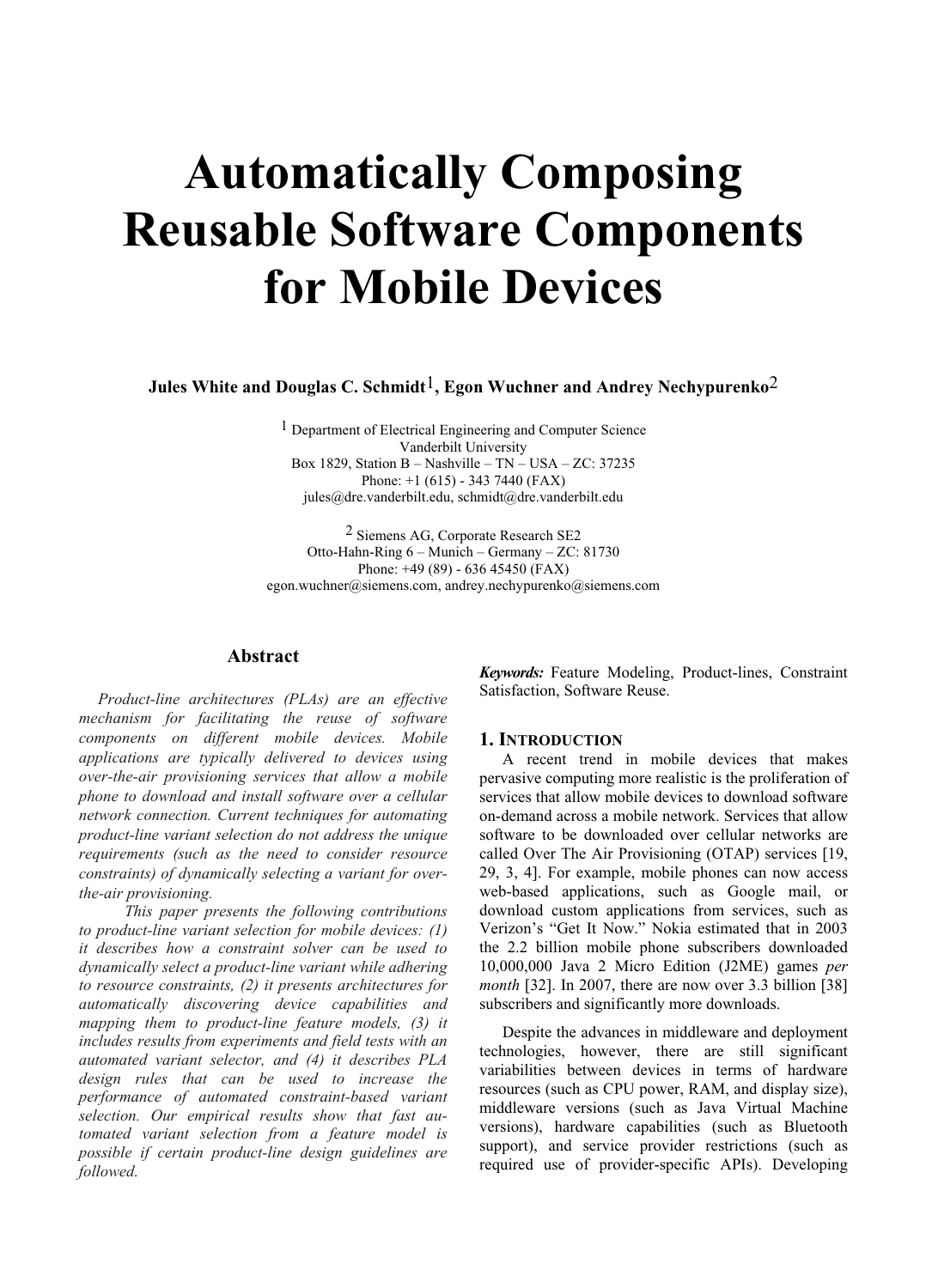software that can handle all of these diverse restrictions and be deployed on a large number of heterogeneous devices is hard [5]. In some cases, due to large differences in non-functional device properties like display size, separate variants of the same Java application must be developed for each device despite the presence of a virtual machine [2].

Product-line architectures (PLAs) [12] are a promising approach to help developers reduce the high cost of mobile application development by facilitating software reuse [6, 42, 31]. A product-line architecture (PLA) [12] leverages a set of reusable software components that can be composed in different configurations (variants) for different requirement sets. Constructing a product-line variant consists of finding a way of reusing and composing the product-line's components to create a functional application. The design of a PLA is typically guided by scope, commonality, and variability (SCV) analysis [15]. SCV captures key characteristics of software product-lines, including their (1) *scope*, which defines the domains and context of the PLA, (2) *commonalities*, which describe the attributes that recur across all members of the family of products, and (3) *variabilities*, which describe the attributes unique to the different members of the family of products.

A product-line documents the rules that a developer must follow when assembling existing reusable software components into an application for a new mobile device. It is hard to manually retarget mobile applications using product-line components, however, due to the large number of mobile devices, limited device capabilities, complex product-line constraints, and the rapid development rate of new devices. Moreover, in a pervasive environment, software reuse must happen on-demand. When a device enters a particular context, such as a retail store, the provisioning server must very quickly deduce and create a variant for the device, regardless of whether or not the device type and its capabilities have been previously encountered.

Current automated software reuse techniques, such as those presented in [8, 25, 30, 33, 36], do not sufficiently address various challenges of designing and implementing an automated approach to selecting a product variant for a mobile device. One common capability lacking in each approach is the ability to consider resource consumption constraints, such as the total available memory consumed by the features selected for the variant must be less than 64 kilobytes. Another missing detail of these automatic reuse approaches is the architecture for how an autonomous variant selection mechanism can be the integrated into an over-the-air provisioning server.

To address these gaps in online mobile software variant selection engines, we have developed a tool called *Scatter*  that first captures the requirements of a PLA and the resources of a mobile device and then quickly constructs a custom variant from a PLA for the device. This paper presents the architecture and functionality of Scatter and provides the following contributions to research on software reuse for mobile devices:

- - We show how Scatter enables and disables features/components in product-line models based on the sets of device capabilities it receives from the provisioning server
- We describe the automated variant selection engine, based on a Constraint Logic Programming Finite Domain (CLP(FD)) solver [21, 37], that can dynamically derive a valid configuration of reusable software components suitable for a target device's capabilities and resource constraints
- We present data from experiments that show how PLA constraints impact variant selection time for a constraint-based variant selection engine
- We describe PLA design rules gleaned from our experiments that help to improve variant selection time when using a constraint-based software reuse approach.

This paper builds on our previous work on software reuse that involved automatically deriving product-variants for mobile devices with a constraint solver [40]. In particular, this paper enhances previous work by describing the design and functionality of a Scatter-integrated server for performing over-the-air provisioning of mobile devices. We also offer new empirical results obtained from field testing the Scatter-integrated provisioning server with both real and emulated mobile devices. The new results show that despite the apparent complexity of product-line composition rules and non-functional requirements, a constraint solver can be used to derive a product variant quickly enough to support over-the-air provisioning.

The remainder of this paper is organized as follows: Section 2 presents the train food services application that we use as an example product-line throughout the paper; Section 3 describes the challenges of dynamically composing reusable software components for different mobile devices and the unresolved problems of using current techniques; Section 4 presents architectures for integrating an automated variant selection mechanism into an over-the-air provisioning server; Section 5 shows how Scatter automatically transforms PLA requirements and mobile device resources into a model that can be operated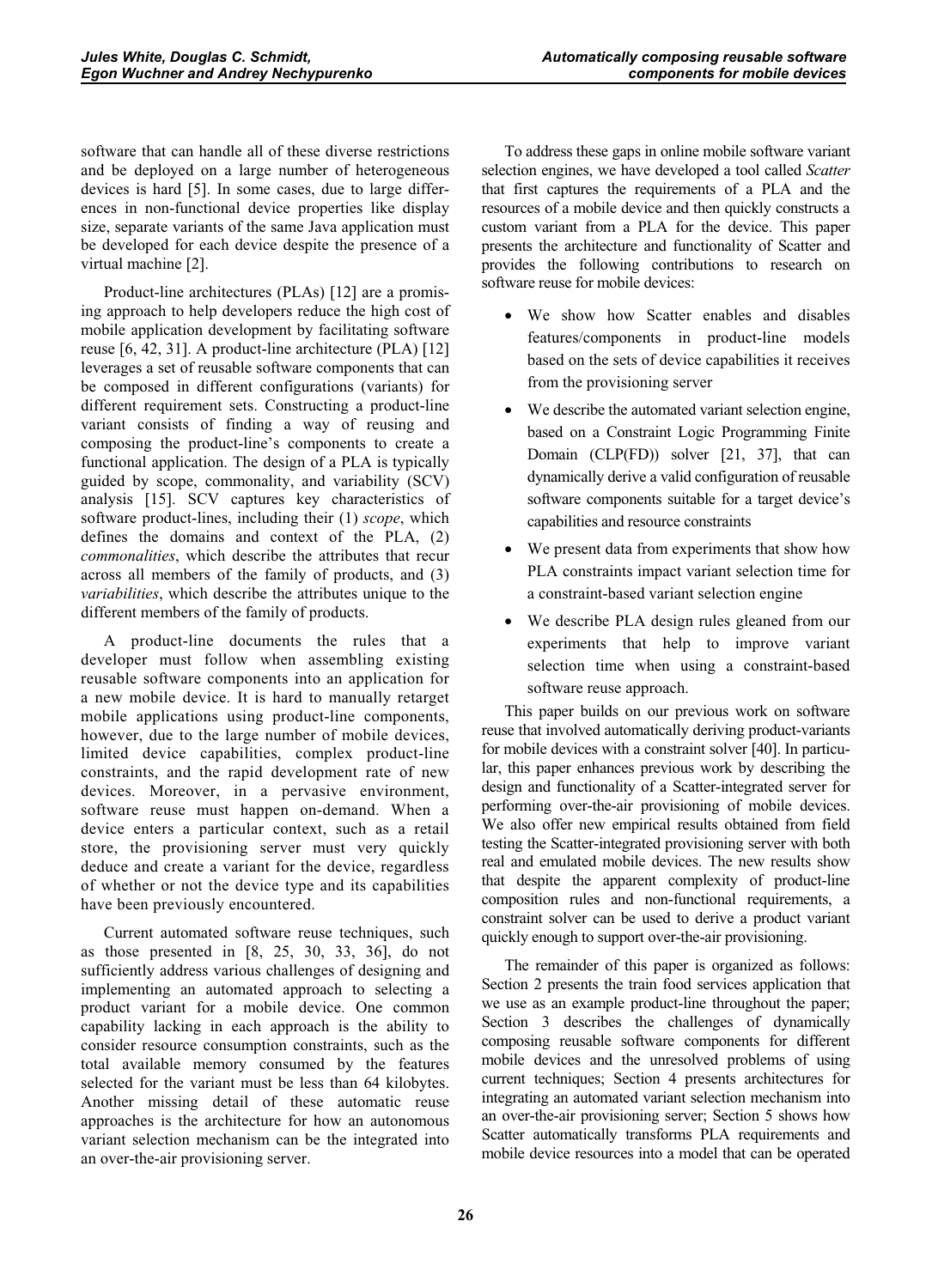on by the CLP(FD) based variant selector; Section 6 analyzes the results of field tests and simulations of using Scatter for over-the-air provisioning; Section 7 summarizes product-line design rules that we have learned from our results that improve the speed at which a product variant can be selected; Section 8 compares our work on Scatter with related research; and Section 9 presents lessons learned and concluding remarks.



Figure 1: Feature Model for Train Services Applications



Figure 2: Food Services Menu Feature Model



Figure 3: Food Services UI Feature Model



Figure 4: Food Services Order submission Feature Model



Figure 5: Food Services Delivery Options Feature Model







Figure 7: Target Device Feature Model



Figure 8: Java Optional Libraries Feature Model



Figure 9: Java Virtual Machine Feature Model

# **2. MOTIVATING EXAMPLE**

To motivate the need for—and capabilities of— Scatter, we use an application throughout this paper that allows train passengers to order food from their mobile phones. This application is downloaded by passengers to their phones upon entering a train. The application allows passengers to choose menu items from either a first class or second class menu (depending on the traveler's ticket class).

The food services product-line has been described using feature models. Feature modeling [7, 16] characterizes and application based on function and nonfunctional variabilities. The feature models are designed to show the composition rules for the variable application components and how device capabilities affect what application components can be deployed.

The food services application is implemented using a variety of components, such as the Open Device Monitoring and Tracking Protocol (OpenDMTP) Java MIDlet<sup>'</sup>. This application can be reconfigured for devices that support different Java JVM Mobile Information Device Profile (MIDP) versions, JVM configurations (*e.g.* CDC 1.0, CLDC 1.0, and CLDC 1.1), and optional Java APIs (*e.g.* JSR 135 Mobile Media API, JSR 229 Payment API, etc.). Figures 1 through 6 show feature models capturing the SCV of the food service application. Figures 7 through 9, show the key points of variability in the target devices that determine which food services application components are chosen when selecting a variant for a mobile device. For example, if the *TextAndImagesUI* feature from the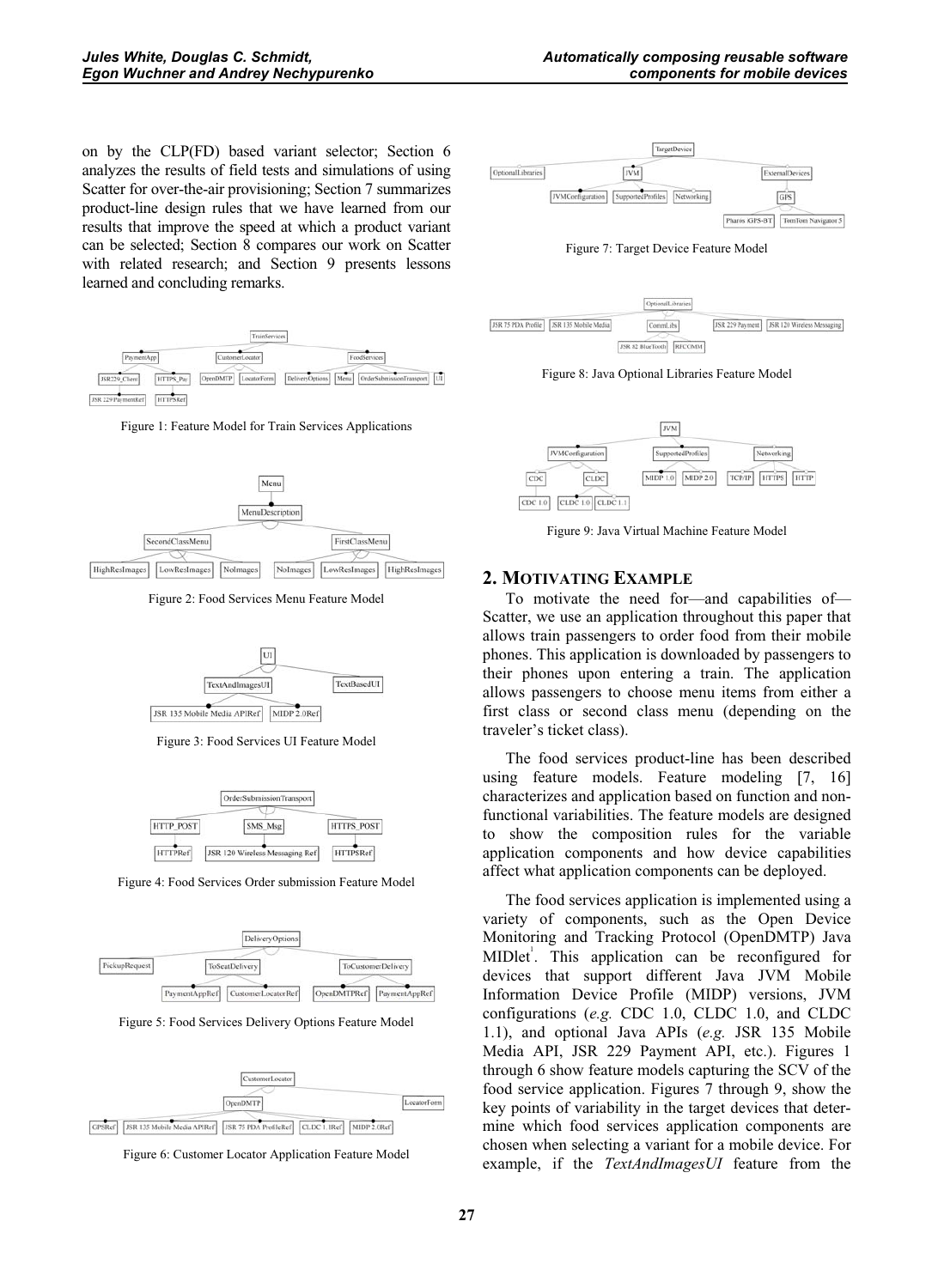feature model in Figure 3 is chosen, the target device must have the *JSR 135 Mobile Media API* feature (Figure 8) enabled.



Figure 10: Alternate Variant Selection Based on Cabin Class

Context data also determines which application components can be delivered to a device, as seen in Figure 10. Second class passengers can pre-order food from a second class menu from their mobile devices but must go to the restaurant car of the train to pickup the food. First class passengers, however, order from a more extensive first class menu and can have the food delivered to either their seat or directly to their current location on the train. The food services application uses the OpenDMTP Java client implementation to report the location of a first class passenger with a Global Positioning System (GPS) capable phone. If a first class passenger does not have a phone with a connected GPS device, an application variant is delivered to the device that replaces the OpenDMTP tracking MIDlet with a form for the user to enter their current seat number. There are certainly numerous technical challenges to accurately predicting a passenger's location via GPS on a train, but this paper focuses on the software variability aspects of including such a capability if it was developed.

Finally, non-functional characteristics of the device dictate certain key features of the selected variant. The food services application can be delivered with either high resolution images of the entrees (requires 64 kilobytes of storage space), low resolution images (12 kilobytes), or no entree images (0 kilobytes). The available memory and storage space on the device determines which of these image sets is appropriate. The OpenDMTP client is the largest of the other application components and requires approximately 2 kilobytes of storage space. The remaining application components consume another 2 kilobytes. The total combined resource consumption of all of the application components must be considered when choosing image sets.

For a phone with at least 66 kilobytes of remaining storage space, a number of variants are possible. If the owner of the device has a first class ticket and a GPS capable phone, a variant with the OpenDMTP library and low resolution images is suitable. If the user does not have a first class ticket or a GPS capable phone, then the high resolution images may fit. To choose an appropriate variant, therefore, the variant selection must account for the tradeoffs in resource consumption of different configurations.

# **3. CHALLENGES OF AUTOMATED VARIANT**

# **SELECTION FOR MOBILE DEVICES**

Applications for mobile devices must be carefully matched to the capabilities of each individual device due to resource constraints. Developers must therefore consider both functional capabilities (such as the optional libraries installed on the device) and non-functional capabilities (such as total memory) when reusing software components. Due to the large and highly differing array of device capabilities, however, it is difficult to determine which software components can function with each device's unique limitations and how an entire application can be assembled by reusing these viable components. For example, reusing product-line components for a mobile device involves:

1. Capturing the rules for composing the reusable product-line components or features (the application model)

2. Specifying what capabilities the target mobile device must have to support each application component or feature (the target infrastructure model)

3. Identifying the target mobile device and mapping its capabilities onto the target infrastructure model by enabling or disabling features in the model

4. Disabling application components that cannot be supported by the functional and non-functional capabilities of the device

5. Selecting and assembling a product variant from the remaining enabled components and features that adheres to the product-line's composition rules and the resource constraints of the device.

For example, with the food services application presented in Section 2, the rules for composing the application's components were first documented in the feature models presented in Figures 1 through 6. Next,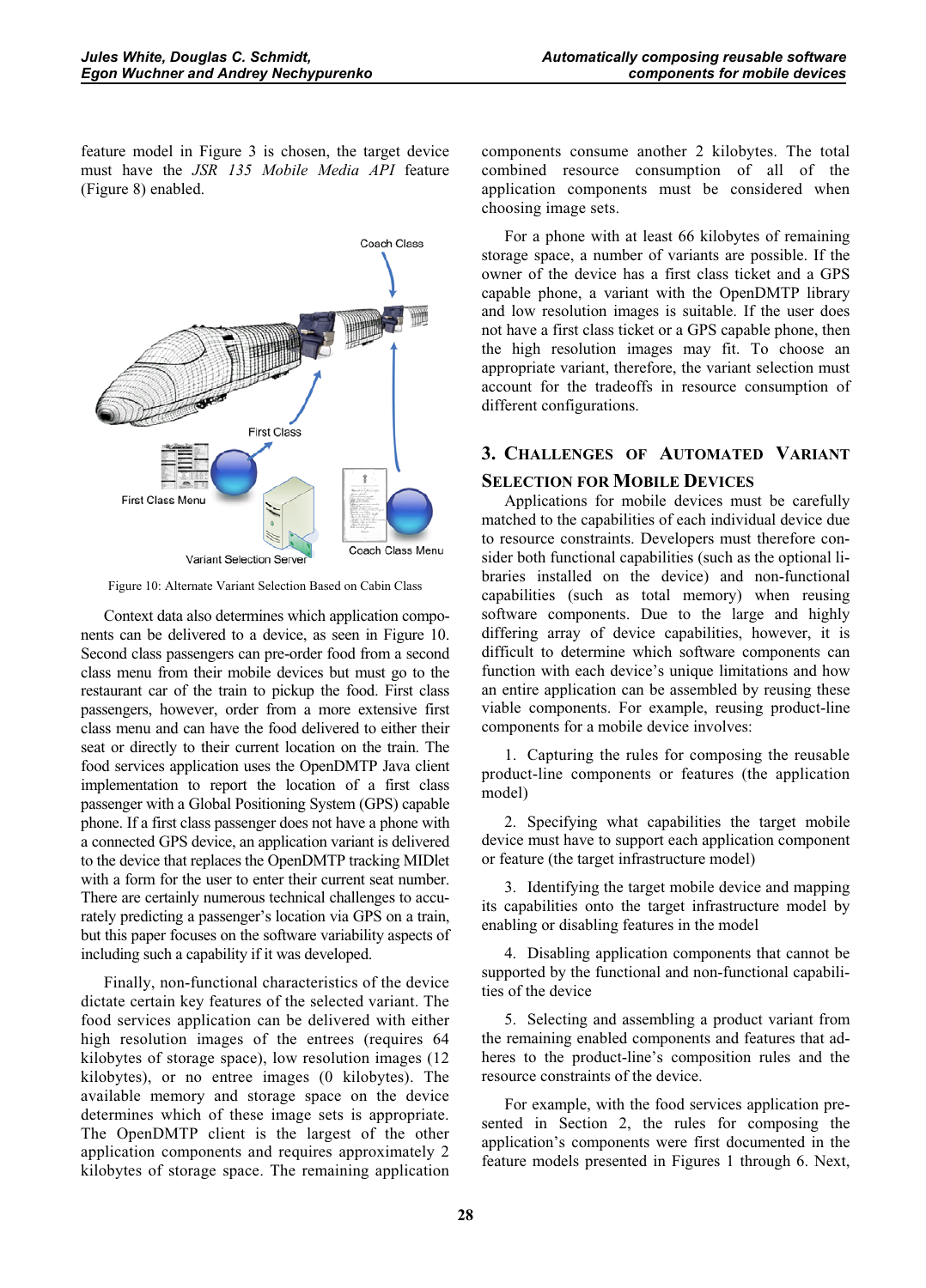the important features of the target infrastructure that govern which application components can be supported by a device were documented in Figures 7 through 9.

The dependencies between the application components and target device capabilities were specified with feature references [17]. Any feature can exclude, require, or apply a cardinality constraint to the selection of another feature through a feature reference. The reference is specified as a constraint on another named feature that is not a direct child of the feature declaring the constraint.

For example, the *SMS\_Msg* component (Figure 4) for submitting orders contains a reference to the target infrastructure feature *JSR 120 Wireless Messaging*  (Figure 8). This reference indicates that the JSR 120 Wireless Messaging feature must be enabled on the target device if the SMS\_Msg component will be deployed to it.

To find a way of reusing existing software components to assemble a variant of the food services application for a Blackberry Pearl 8100 mobile phone, a developer would enable and disable the appropriate features in the target device feature model (Figures 7 through 9). The *CDC* feature of the *JVM Configuration*  and the GPS features would be disabled while the *CLDC 1.1* feature would be enabled (the Blackberry 8100 supports MIDP 2.0, CLDC 1.1, and no GPS). Since the Blackberry 8100 does not support GPS in its stock configuration, this would preclude deploying the OpenDMTP feature to the phone and thus it would be disabled. Finally, an appropriate set of features, would be selected from the remaining points of variability (*e.g.*, TextUI or TextAndImagesUI, SMS\_Msg order submission or HTTPS\_Post, etc.).

Traditional processes of reusing software components involve developers manually evaluating a mobile device and determining the software components that must be in an application variant, the components to configure, and how to compose and deploy the components. In addition to being infeasible in a pervasive environment (where the target device signatures are not known ahead of time and variant selection must be done on demand), such manual approaches are tedious and error-prone, and are thus a significant source of system downtime [18]. Manual reuse approaches also do not scale well and become impractical with the large solution spaces typical of PLAs.

**1. There is no clear architecture for automatically discovering and mapping device capabilities to product-line models.** Numerous tools and approaches have been developed [9, 10, 7] to capture the rules for composing a product variant. For example, *P*ure::variants [9] is a commercial tool that provides feature modeling capabilities, allows developers to specify features and feature constraints, and derives required unconfigured features for a partially configured variant. All these tools, however, are designed for *a priori* product variant selection and assume that a human modeler enables/disables features and uses the tool to derive any required additional features. To select a variant for a mobile device, therefore, developers must manually enable/disable model features to reflect the capabilities of a target device.



Figure 11: Selecting a Food Services Variant for a Blackberry 8100 Mobile Phone

An over-the-air provisioning request begins by a mobile device sending a request to a provisioning server that includes a unique identifier for the device type, as seen in Figure 11. From this unique identifier, the provisioning server must be able to find the capabilities associated with the device and automatically map these capabilities into the model of the target infrastructure. Existing tools do not address how a human is removed from the modeling loop and a single device identifier is mapped into a complex set of infrastructure model capabilities. In Section 4, we present three different architectures that can be used to automatically discover device capabilities and map them to product-line models.

**2. There is no documented architecture for handling incomplete context information and unknown device types.** Many research efforts [30, 8, 26] have produced models for transforming a feature model or other SCV capturing mechanism into a formal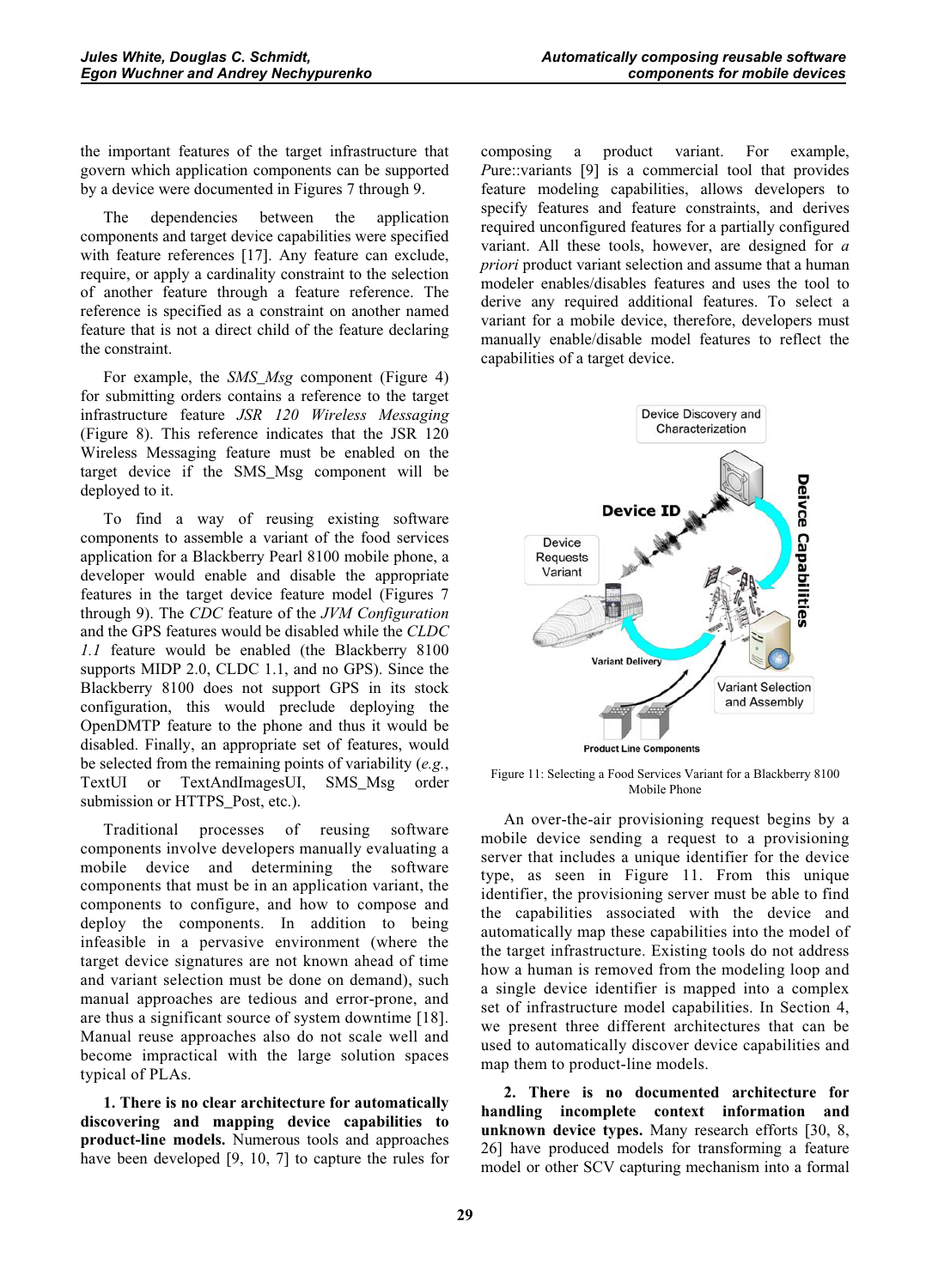model that can be reasoned with automatically. For example, [8] presents a method for transforming feature models into Constraint Satisfaction Problems (CSPs). A solver, such as a Constraint Logic Programming (CLP) solver, can then be used to automatically derive product variants for a set of device capabilities.

The key assumption with these techniques is that values for all relevant device capabilities are known. Although devices may share common communication protocols and resource description schemas, a variant selection service will not know all device signatures at design time. In many cases, information, such as the exact set of optional libraries installed on a device or ticket class of the owner may not be able to be determined based on the unique device identifier associated with the provisioning request. In other situations, a provisioning server may encounter a newly released device with completely unknown capabilities.

To address the more dynamic information needs of PLAs for mobile applications, therefore, either a strategy for selecting a variant with incomplete information or an automated method for obtaining missing capability information is needed. Current research does not address this open problem. Section 4 presents our *on-demand probing* approach that allows a provisioning server to help guarantee it has complete device information when selecting a variant.

**3. There is no method for incorporating resource constraints in variant selection.** Although multiple models and tools are available [30, 8, 26, 9, 10, 7] for deriving ways of reusing and assembling components for a set of device capabilities, none of these techniques or tools address how resource constraints are considered in the selection process. For mobile devices, resource constraints are a major concern and must be considered carefully. Without a mechanism for adhering to resource constraints, no reliable component selection automation can be performed. For example, deploying a set of components that requires more JVM stack capacity than is available on the target device will result in a nonfunctioning variant.

Different configurations of reusable components may have different costs associated with them. There may be many valid variants that can be deployed and the selector must possess the ability to choose the best configuration based on a cost formula. For example, if the variant selected is deployed to a device across a GPRS connection that is billed for the total data transferred, it is crucial that this cost/benefit tradeoff be analyzed when determining which variant to deploy. If one variant minimizes the amount of data transferred over thousands or hundreds of thousands of devices

deployments, it can provide significant cost savings. In Section 5, we describe a modified constraint-based variant selection approach that can take resource constraints into account.

**4. It is unclear if automated variant selection can be performed fast enough to support on-demand software reuse.** Determining which components to reuse and how to assemble them must happen rapidly. For instance, in the train example from Section 2 a variant selection engine may have tens of minutes or hours before the device exits (although the traveler may become irritated if variant selection takes this long). In a retail store, conversely, if customers cannot get a variant of a sales application quickly, they may become frustrated and leave. To provide a truly seamless pervasive environment, automated variant selection must happen rapidly. When combined with the challenge of not knowing device signatures *a priori* and the need for optimization, achieving quick selection times is even harder.

Many methods and tools [8, 9, 10] for automating variant selection are used for design-time selection of variants. It is still unclear, however, whether the current approaches and tools provide sufficient performance to support dynamic software reuse for over-the-air mobile software provisioning. Design-time selection with a human involves processing a single request at a time. An over-the-air provisioning server could potentially receive hundreds, thousands, or more simultaneous requests. Empirical evaluation is needed to determine if current automation techniques are sufficiently fast in practice. Section 6 presents the results from field and performance tests we performed using automated and constraint-based variant selection.

**5. There are no documented design rules for facilitating variant selection automation.** Although the tools and related papers cited above cover the basics of building a product-line, they do not systematically capture best design practices to facilitate automation. Many constraint solvers and theorem proving algorithms—particularly ones that incorporate resource constraints—have exponential worst case performance. For developers of productlines that will leverage an automated variant selector, therefore, it is important to have guidelines for designing a product-line's composition rules to avoid these worst case scenarios and improve automated selection speed. Few—if any—of these types of rules have yet been documented for product-lines. Section 7, describes product-line design rules we derived from our empirical results to help improve the speed at which a variant can be automatically derived using a constraint-based approach.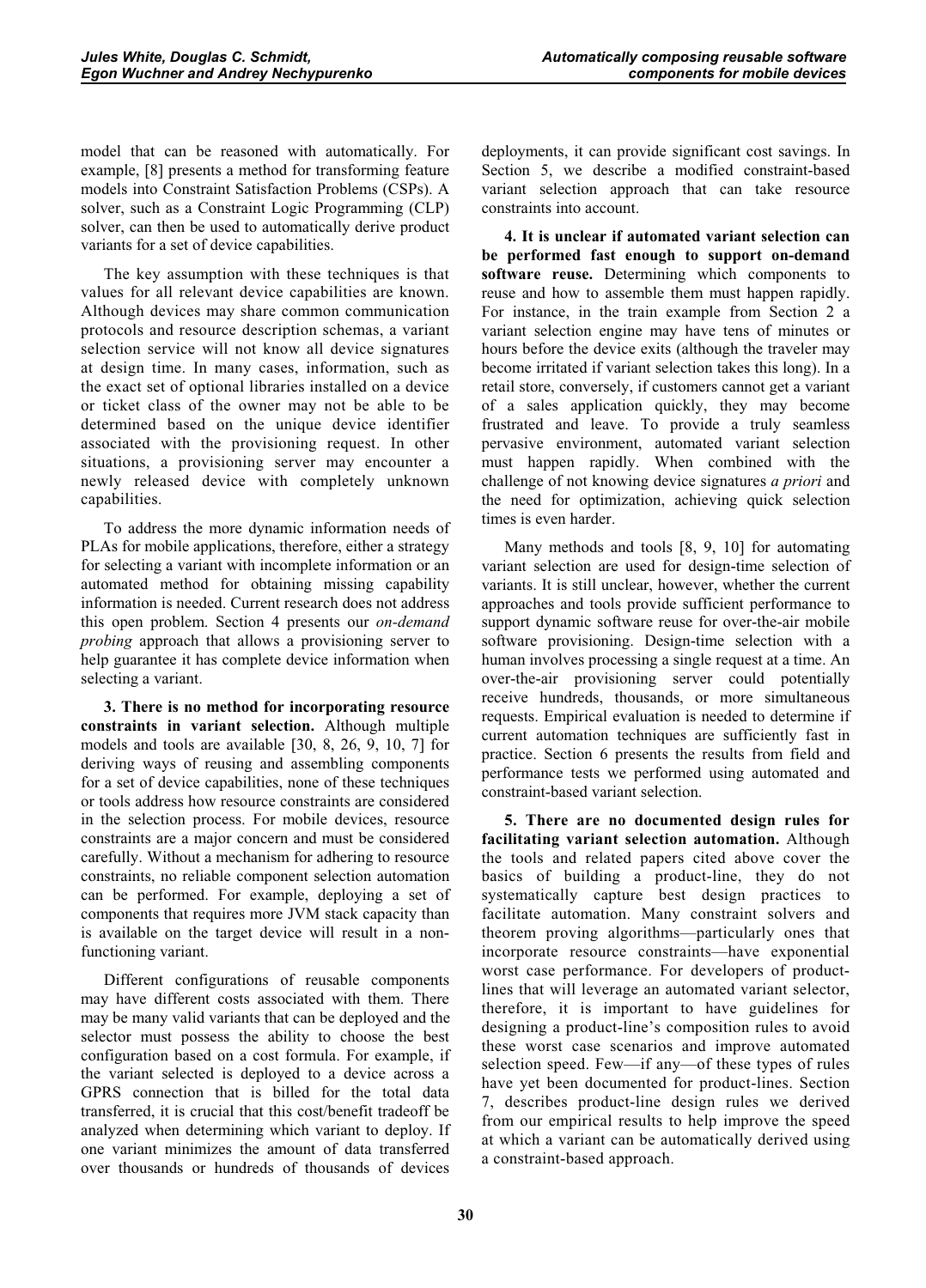# **4. AN ARCHITECTURE FOR OVER-THE-AIR**

# **PROVISIONING FROM A PRODUCT-LINE**

In previous work [40], we developed Scatter, which is a graphical modeling tool for capturing the SCV of a product-line, compiling the product-line rules into a constraint satisfaction problem (CSP), and using a constraint solver to derive a valid product variant for a mobile device. This initial research began to address challenges 4 and 5 from Section 3, which involved showing that constraint-based approaches to variant selection provide good performance and deriving PLA design rules to facilitate automation. We found that model-driven development could be used to transform a high-level specification of a product-line, such as a feature model, into a constraint satisfaction problem. We also found that a constraint solver could be given a CSP and a set of device capabilities and derive an optimal variant in a reasonable time-frame.

Our initial results, however, also showed that care was needed when designing a product-line to achieve good constraint solving performance. Depending on the constraints governing the product-line, solving performance for a 50 feature model varied from a low of  $\sim$ 1 second to a high of over 30 seconds. We found that several widely applicable rules, such as grouping components into sets based on limitations in packaging variability, could help ensure best-case solving performance.

# **4.1. OBTAINING THE DEVICE INFORMATION REQUIRED TO MAKE REUSE DECISIONS**

The first step in determining how to fulfill a provisioning request using existing software components is to characterize the unique capabilities of the requesting mobile device. After these capabilities are known, compatible components can be selected and reused in a product variant. Below, we present three different architectures for dynamically discovering device capabilities and mapping them to product-line models. These architectures can be used to help address Challenge 1 of Section 3, which is that no clear architectures have been developed for integrating an automated variant selector and an over-the-air provisioning server.

Over-the-air provisioning is typically initiated by a mobile user dialing a specified mobile number or sending an HTTP request to a provisioning server. In most scenarios, the provisioning request includes an identifier that the server uses to determine the type of device issuing the provisioning request and the requesting device's capabilities. The capabilities of the device are used to help determine what components are compatible with the device and should be used to assemble a variant to fulfill the request. The high-level architecture for issuing a provisioning request and deriving a variant for a mobile device with Scatter is shown in Figure 12.

Once a mobile device has initiated a provisioning request, the device's functional properties (such as optional Java libraries that are installed) and nonfunctional properties (such as *JVMConfiguration*, *Memory*, and *CabinClass*<sup>2</sup>) must be obtained and mapped to the target infrastructure model of the productline. In our experience, we found that device capabilities can be returned as a set of name/value pairs.

Each reusable component can have an expression associated with it based on these name/value pairs that determines if it can be reused in a particular device. For example, after a set of device capabilities is collected, the JSR 135 feature (Figure 9) can be enabled or disabled based on whether or not the *JSR*135 device capability variable is equal to true. If the JSR 135 feature is disabled, the TextAndImagesUI component will not be considered for reuse.

The values for these variables are typically determined using either a push or pull architecture. With a pull architecture the device sends its unique identifier and the provisioning server queries either a device description repository [41, 24] (a database of device identifiers and their associated capabilities) or the device itself for the capabilities of the device. A push model may also be used where the mobile device sends its device type information and capabilities to the server as part of its provisioning request. For example, if a user is presented with a set of HTML links to variants for a Java MIDP 1.0/CLDC 1.0 phone or an MIDP 2.0/CLDC 1.1 phone, when the user clicks on a specific link, the device is sending a request that is pushing the needed device capability information.

We next describe the push and pull models in more detail and show how neither is ideally suited for obtaining the information required for deriving a configuration of reusable software components for a product variant. We then present an alternative approach, called *on-demand probing*, that attempts to address the limitations of the push and pull models. Scatter uses this on-demand probing approach to gather missing device capability information and ensure that all needed capability values are known when reusable components are selected and assembled for a device.

# **4.2. PULL MODELS FOR DISCOVERING DEVICE CAPABILITIES**

A pull model extracts device capabilities from a device description repository and can provide detailed information with regard to static device capabilities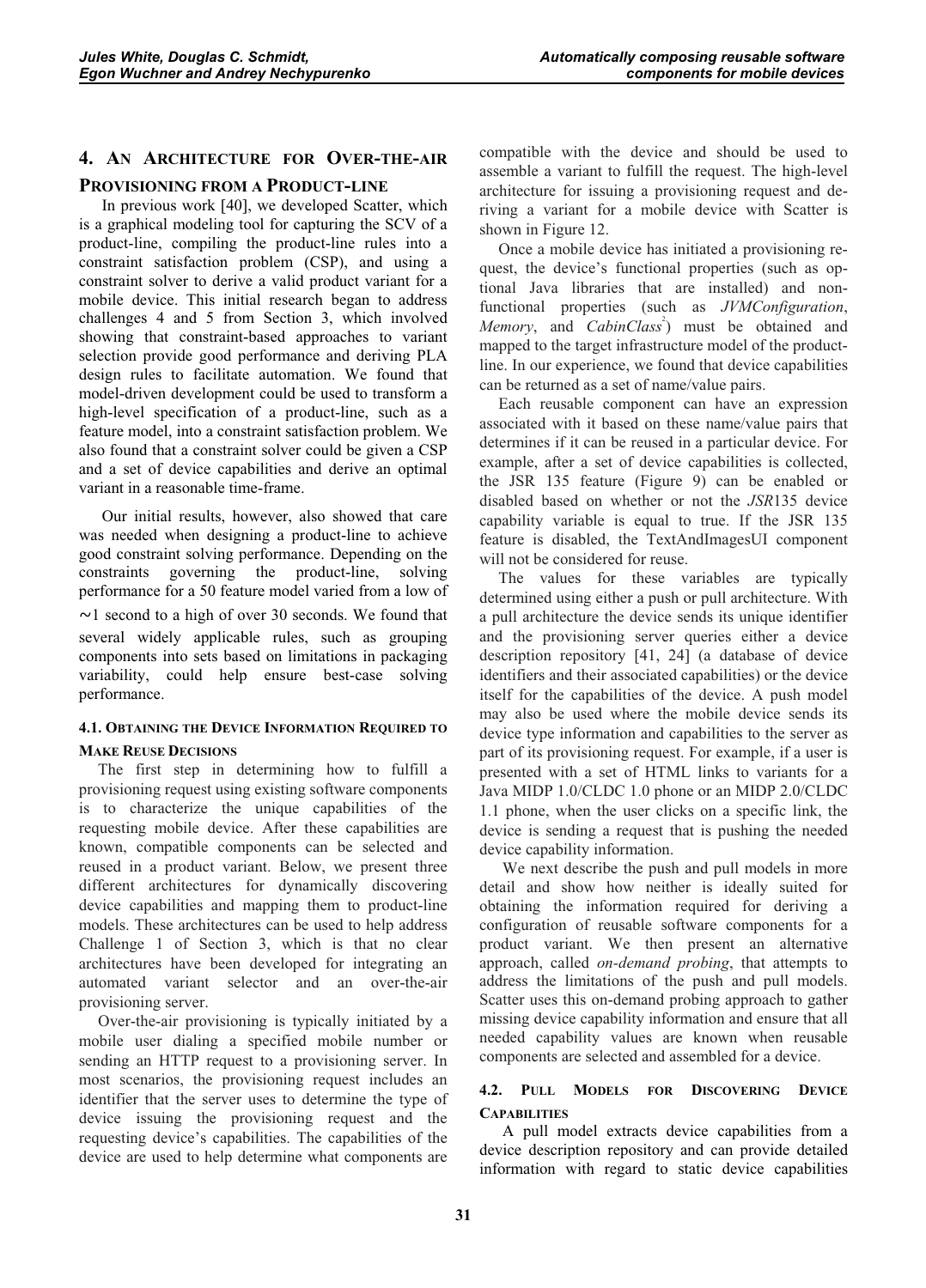ranging from supported APIs to hardware specifications. A mobile device may not be able to introspectively determine all of the in formation available in a device description repository nor may it be efficient to send this large amount of data across a cellular network. Pull models are also desirable since they place the burden of the work on the server and decouple the device from the capability discovery mechanism. Moreover, a pull model does not require error-prone user-interaction.



Figure 12: Scatter Integration with a Discovery Service

Numerous open-source and commercial projects are available that offer databases of device capabilities. With a pull model, the provisioning server's main task is to identify the identifier for the type of device issuing the request and then query the appropriate device description repository for its capabilities. Although having a large database of device capabilities may appear to make it possible to build variants for devices ahead of time, a device description repository only contains *static* capability information and cannot leverage context (*e.g.* CabinClass) or dynamic information (*e.g.* remaining storage space) about a device.

A diagram of a request for a MIDP application (MIDlet) product variant using the pull model is shown in Figure 13. Initially, the device sends an HTTP request to the provisioning server for the MIDlet and includes the device's *User-Agent*, an identifier of the requesting device type or browser type, in the request headers. The provisioning server uses the User-Agent name to query a device description repository and identify the device's capabilities. Once the device's unique signature is known, Scatter is executed to determine the appropriate product variant to fulfill the provisioning request.

The key disadvantage of pull models is that they limit the information that can be used to guide variant construction since they rely on pre-compiled device information databases. New devices are released frequently and thus a repository may not know the capabilities of the latest products. Pre-compiled databases also cannot use dynamic information, such as CabinClass, specific to an individual user's device. In situations where not all required device information is available, the variant selection process faces Challenge 2 of Section 3, which involves handling missing capability information.



Figure 13: An HTTP Provisioning Request

# **4.3. PUSH MODELS FOR DISCOVERING DEVICE CAPABILITIES**

Push models offer an apparent solution to the deficiencies of pull models. With a push model, the mobile device encodes all required capabilities and context information for deriving a product variant into its provisioning request. This architecture avoids Challenge 2 from 3 by ensuring that all needed device information is submitted with the request. For example, a device can issue an HTTP request with request parameters for the device memory, JVM stack size, display dimensions, JVM profiles/configurations, and a list of available optional Java libraries.

A push model can also incorporate context-dependent data. For example, a user can be presented with an HTML form to capture the traveler's ticket number. The form can then be sent to the provisioning server via an HTTP POST and the server can obtain the device user's cabin-class, seat assignment, name, and other reservation attributes before invoking Scatter and deriving a variant. This form-based architecture is shown in Figure 14.

The push model, however, has its own drawbacks. First, the push model relies on the user to supply critical information that is used to select a product variant. A user can easily make mistakes (*e.g.* provide the wrong CLDC version) and cause incorrect software variants to be delivered to the device. Users may not know all of the required platform information, such as JVM stack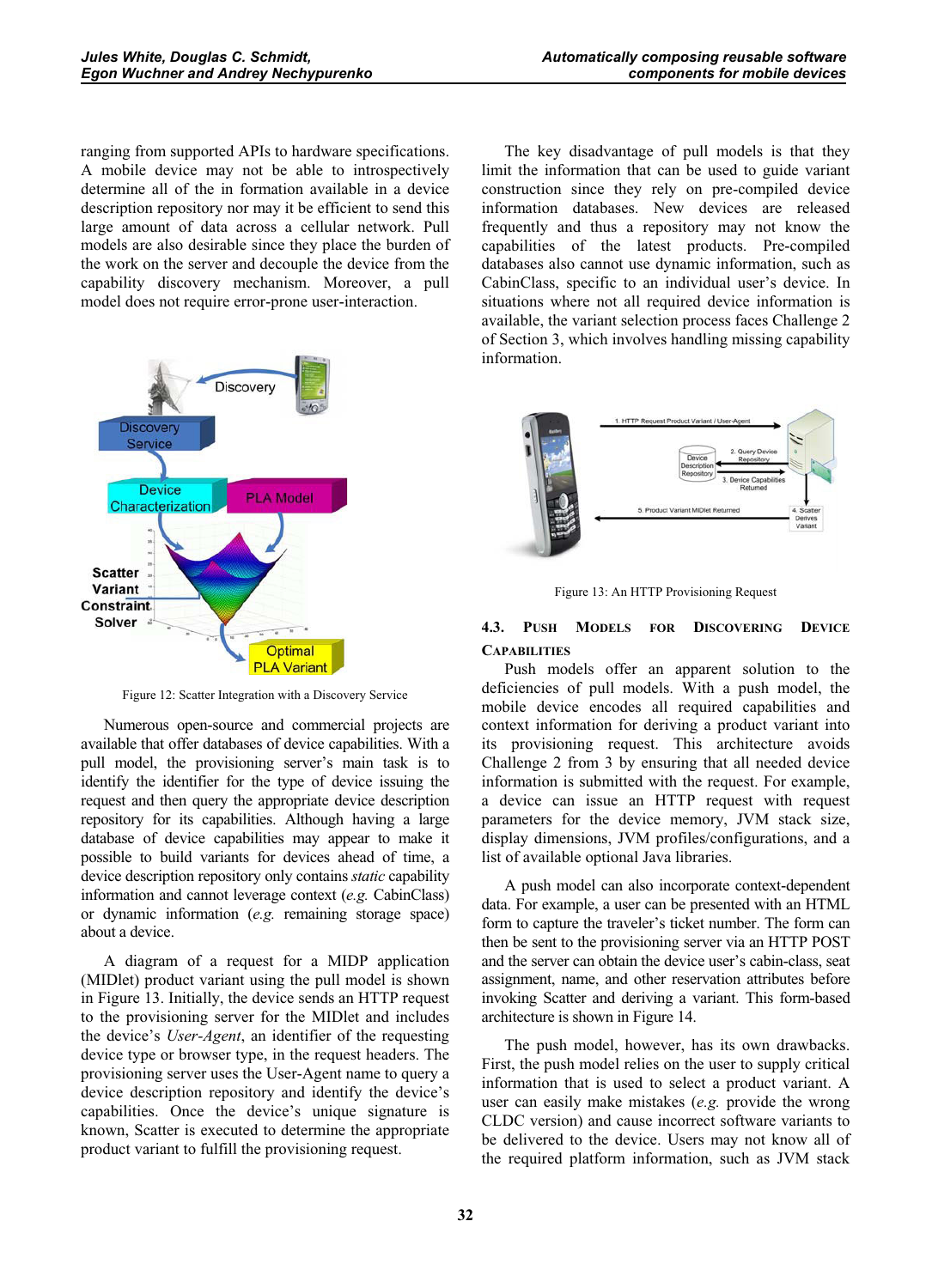size, required by the provisioning server. The push model also requires sending device capabilities, such as CPU megahertz, across the network even though they do not vary across a particular device model.



Figure 14: A Push Provisioning Request

# **4.4 ON-DEMAND PROBING: A HYBRID CAPABILITY**

#### **DISCOVERY MODEL**

Integrating Scatter with a provisioning server created the unique challenge that the device information required to perform variant selection could vary depending on the constraints of the product-line. For example, for some products, a pull model is appropriate since the product-line constraints only depend on device capabilities that do not vary across a model. For other product-lines, such as the train food service application, context information, such as cabin-class, is needed, motivating a push model.

The Scatter integration needed to support context information that would not be available with a pull model. Since selecting product variants using partial information is not a well-understood area of research, we decided our solution had to ensure that all required device information was available. Instead of opting for a push model and requiring error-prone interaction with the user to obtain all required capabilities, Scatter's integration with JVending uses a hybrid push/pull model, which we call *on-demand probing*.

On-demand probing uses a device description repository to obtain static capabilities. If a productline includes constraints on capabilities that are unavailable from the repository, Scatter returns a small MIDlet to the device. The MIDlet programmatically probes the user's device for the missing capability information and may also prompt the user for context information (*e.g* ticket number). After obtaining the needed capabilities the probe sends the information back to the server to obtain the originally requested product variant. This on-demand probing architecture is shown in Figure 15.

On-demand probing combines the best attributes of both the push and pull models. When only static device capabilities are needed by the product-line constraints, on-demand probing obtains the required information from a device description repository. When context or other information that is unavailable in the repository is needed, Scatter addresses Challenge 2 by reverting to a push model. To help reduce user interaction and improve the reliability of the capability information received through a push, Scatter delivers a small executable probe to the device to obtain missing capability information.



Figure 15: A Probe Provisioning Request

When a new device is encountered, a probe can programmatically determine display size, JVM configuration/profile, and other information through Java APIs. Typically, a probe is sent that uses API interfaces that are constant across JVM versions and configurations, such as querying the JVM for the "microedition.profiles" property to determine the profiles supported by the JVM. This capabilities information can be cached for future encounters with the same device type. For context-specific information, the same probe can prompt the user for reservation numbers and other required attributes. The ondemand probing approach minimizes human interaction and can obtain dynamic context information for product variant derivation.

# **5. SCATTER'S RESOURCE-AWARE VARIANT**

# **SELECTION ENGINE**

Finding a way to configure and reuse existing software components on an arbitrary mobile device is hard. The complex requirements and composition constraints of the product-line must be used to derive a component configuration that will function properly on the limited resources of the device. Developers may therefore need to consider a combination of context, resource, software dependency, UI, and cost constraints when selecting which components to reuse and how to configure them.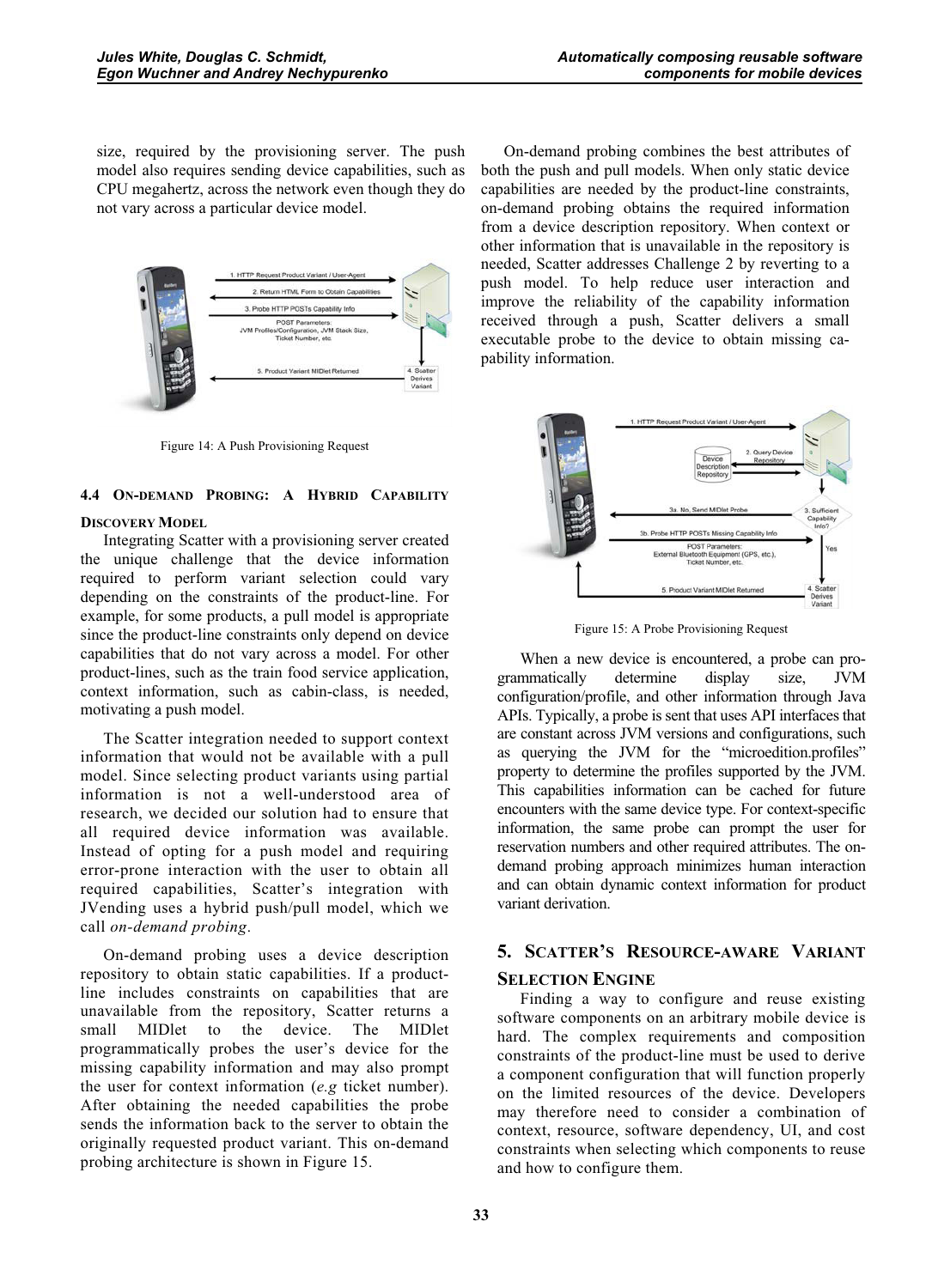It is particularly important to respect resource constraints when reusing software components on different mobile devices. As discussed in Section 3, current approaches do not account for resource constraints when deriving a product variant. Likewise, they also do not provide optimization mechanisms to selectively reuse components that consume 9 less bandwidth and hence incur smaller cellular air time charges. To address this deficiency, this section describes how we extended the CSP approach presented in [8] to include both resource constraints and a simple variant cost optimization.

Scatter provides an automated variant selector that leverages Prolog's inferencing engine and the Java Choco CLP(FD) constraint solver [1]. The Scatter solver uses a layered solving approach to reduce the combinatorial complexity of satisfying the resource constraints. Scatter prunes the solution space using the PLA composition rules and the local nonfunctional requirements so only variants that can run on the target infrastructure are considered. The resource constraints are a form of the *knapsack problem* an NP-Hard problem [13]. Scatter's layered pruning helps improve selection speed and enables more efficient solving. As shown in the Section 6, this layered pruning can significantly improve variant selection performance.

#### **5.1. LAYERED SOLUTION SPACE PRUNING**

Initially, the variant solution space may contain many millions or more possible component or feature compositions. Solving the resource constraints is thus time consuming since it is a highly combinatorial problem. To optimize this search, Scatter first prunes the solution space by eliminating components that cannot be reused on the device because their nonfunctional requirements, such a JVMVersion or CabinClass, are not met. After pruning away these components, Scatter evaluates the PLA composition rules to see if any components can no longer be reused because one of their dependencies has been pruned in the previous step. This layered pruning process is shown in Figure 16

After pruning the solution space using the PLA composition rules, Scatter considers resource requirements. After solving the resource constraints, Scatter is left with a drastically reduced number of reusable component configurations to select from. At this point, if there is more than one valid variant remaining, Scatter uses a branch and bound algorithm to iteratively try and optimize a developer-supplied cost function by searching the remaining valid solutions.



Figure 16: Layered Solution Space Pruning

The first two phases of Scatter's solution space pruning use a constraint solver based on Prolog inferencing. A rule is specified that only allows a component to be reused on a device, if for every local non-functional requirement on the component, a capability is present that satisfies the requirement. For example, if a component requires a JVMVersion greater than 1.2, the target device must contain a capability named JVMVersion with a value greater that 1.2 or the component is pruned from the solution space and not considered.

The simple Prolog rules for performing this pruning are listed below:

| matchesResource (Req, Resources) :-<br>member (Res, Resources),<br>self name (Req, RName),<br>self name (Res, RName),<br>self resourcetype (Req, Type),<br>self value (Req, Rqv),<br>self value (Res, Rsv),<br>comparevalue (Rsv, Rqv, Type).                                                                             |
|---------------------------------------------------------------------------------------------------------------------------------------------------------------------------------------------------------------------------------------------------------------------------------------------------------------------------|
| canReuseOn(Componentid,Device) :-<br>self type (Componentid, component),<br>self type (Device, node),<br>self requires (Componentid,<br>Requirements),<br>self dependencies (Componentid,<br>Depends),<br>self provides (Device, Resources),<br>forall (member (Req, Requirements),<br>matchesResource (Req, Resources)), |

For each component, the rule 'canReuseOn' is invoked to determine reuse feasibility. This rule also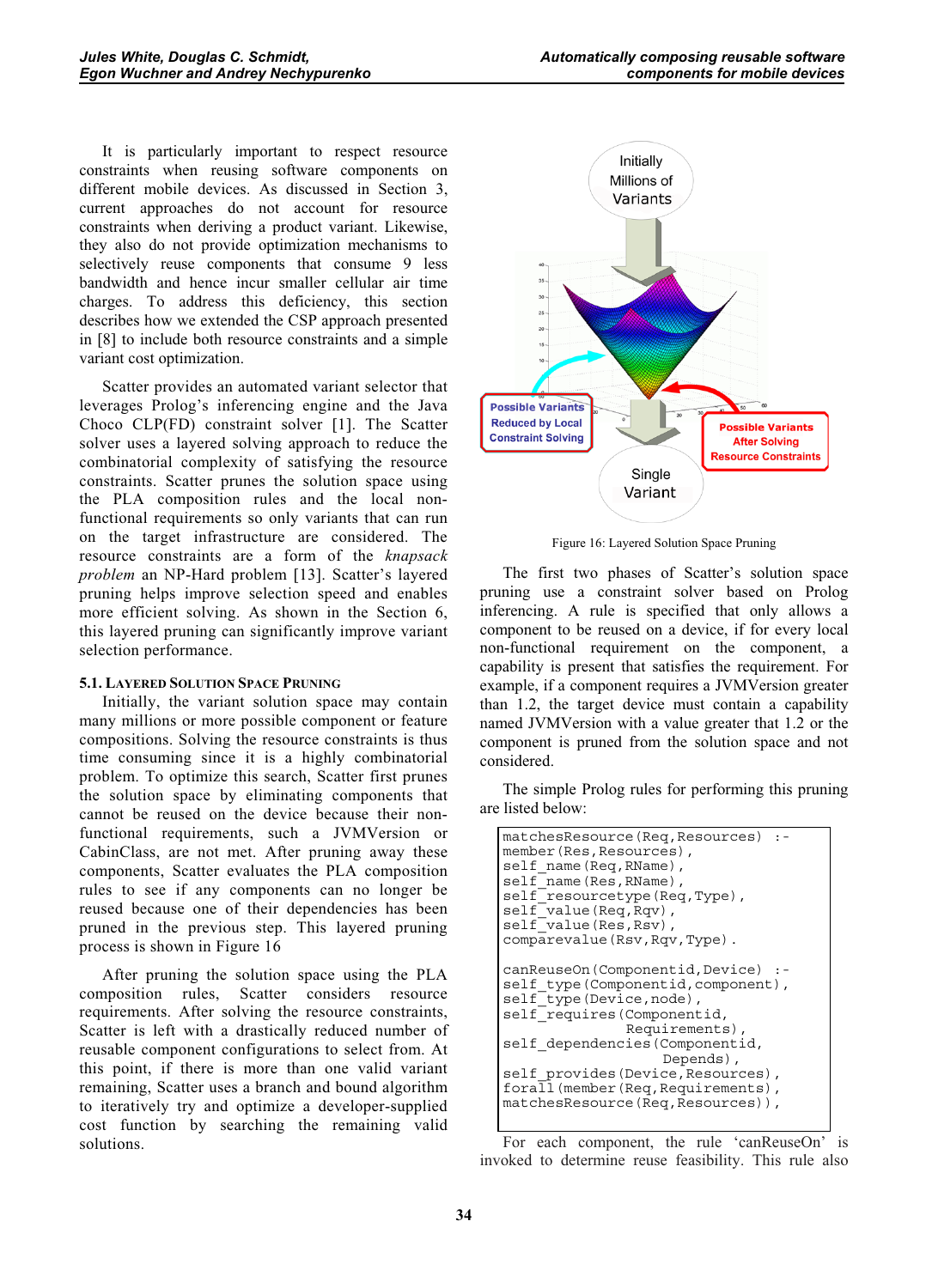simultaneously tests the feasibility of reusing a component based on its dependencies. The last invocation in the rules checks to ensure that all of the components that the current component depends on can also be reused on the device. If any of the dependencies cannot be reused, the component cannot be reused. The rule also throws out components with a resource requirement exceeding what is available on the device, which helps to eliminate the size of the search space for the resource solver.

#### **5.2. USING CLP(FD) TO SOLVE RESOURCE CONSTRAINTS**

After performing this initial pruning of the solution space, the resource and PLA composition constraints are turned into an input for a CLP(FD) solver. The transformation is an extension of the model proposed in [8] to include resource consumption constraints. The model is also extended to allow for feature references.

A Constraint Satisfaction Problem (CSP) is a problem that involves finding a labeling (a set of values) for a set of variables that adheres to a set of labeling rules (constraints). For example, given the constraint " $X < Y$ " then  $X = 3$  and Y=4 is a correct labeling of the values for X and Y. The more variables and constraints that are involved in a CSP, the more complex it typically is to find a correct labeling of the variables.

Selecting a product variant can be reduced to a CSP. Scatter constructs a set of variables  $DC_0$  ... $DC_n$ , with domain [0,1], to indicate whether or not the ith component is present in a variant. A variant therefore becomes a binary string where the ith position represents if the ith component (or feature) is present. Satisfying the CSP for variant selection is devising a labeling of  $DC_0...DC_n$  that adheres to the composition rules of the feature model.

Resource consumption constraints are created by ensuring that the sum of the resource demands of a binary string representing a variant do not exceed any resource bound on the device (e.g., variant\_component\_resource\_demands <device\_resources). For each Component  $C_i$  that is deployable in the PLA, a presence variable  $DC_i$ , with domain  $[0,1]$  is created to indicate whether or not the Component is present in the chosen variant. For every resource type in the model, such as CPU, the individual Component demands on that resource, Ci(R), when multiplied by their presence variables and summed cannot exceed the available amount of that resource, Dvc(R), on the Device.

If the presence variable is assigned 0 (which indicates the component is not in the variant) the resource demand contributed by that component to the sum falls to zero. The constraint  $C_i(R)$  DC<sub>i</sub>  $\langle Dvc(R)$  is created to enforce this rule. Components that are not selected by the solver, therefore, will have  $DC_i$ =0 and will not add to the resource demands of the variant.

The solver supports multiple types of composition relationships between Components. For each Component  $C_j$  that  $C_i$  depends on, Scatter creates the constraint:  $C_i > 0$  **XI**  $C_i = 1$ . Scatter also supports a cardinality composition constraint that allows at least Min and at most Max components from the dependencies to be present. The cardinality operator creates the constraint:  $C_i > 0$  XI ix  $C_j > Min$ ,  $C_j <$ Max. The standard XOR dependencies are modeled as a special case of cardinality where Min/Max =1.

The Scatter solver also supports component exclusion. For each Component Cn that cannot be present with C<sub>i</sub>, the constraint C<sub>i</sub> >0 **XI** Cn =0 is created. The variables that can be referred to by the constraints need not be direct children of a component or feature and thus are references.

To support optimization, a variable  $Cost(V)$  is defined using the user supplied cost function. For example, Cost(V) = $DC_1$   $\Box$  GPRSC<sub>1</sub> + $DC_2$   $\Box$  GPRSC<sub>2</sub> + $DC_3$   $\Box$ GPRSC<sub>3</sub> ...DC<sub>n</sub>  $\Box$  GPRSC<sub>n</sub> could be used to specify the cost of a variant as the sum of the costs of transferring each component to the target device using a GPRS cellular data connection. This cost function would attempt to minimize the size of the variant deployed within the resource and PLA composition limits.

After the product-line rules have been translated into CLP(FD) constraints, Scatter asks the CLP solver for a labeling of the variables that maximizes or minimizes the variable  $Cost(V)$ . This approach allows Scatter's variant selector to choose components that not only adhere to the compositional and resource constraints but that maximize the value of the variant. Users therefore supply fitness criteria for selecting the best variant from the population of valid solutions.

# **6. SCATTER PERFORMANCE RESULTS**

A key question discussed in Challenge 4 of Section 3 is whether or not automated techniques for dynamically composing and reusing software components are fast enough to support over-the-air provisioning of mobile devices. To determine the feasibility of timely on-demand software reuse using a constraint solver, we devised the following series of tests of the Scatter-integrated over-the-air provisioning server:

- **Synthetic experiments**, which are simulated product-line models and device configurations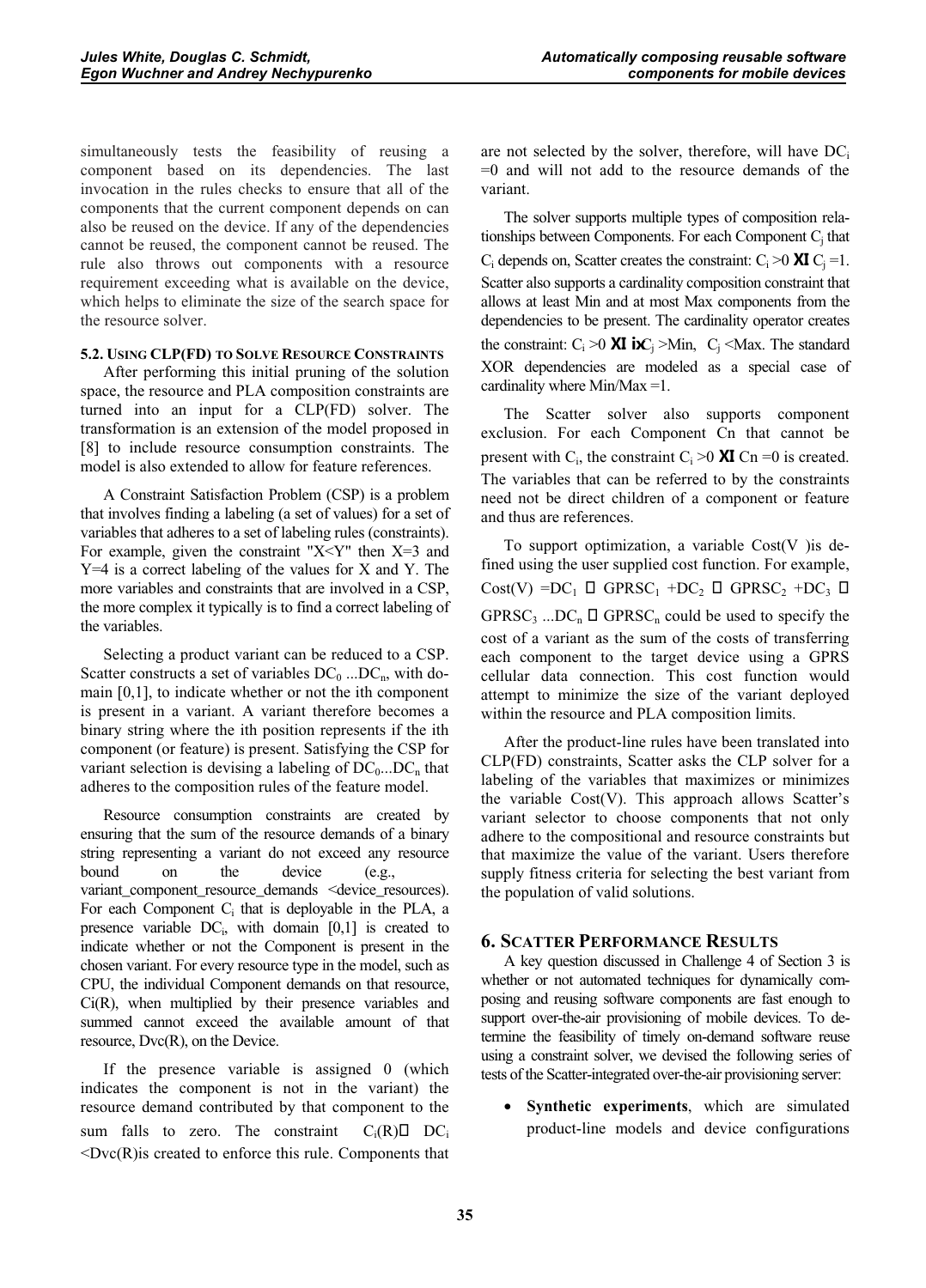designed to test specific scenarios for variant selection and product-line design hypotheses.

- **Field and stress tests**, which use actual J2ME application requirements, device identifiers, device capabilities, and HTTP provisioning requests to determine how fast variants can be derived in a realistic provisioning scenario.

#### **6.1. SYNTHETIC VARIANT SELECTION EXPERIMENTS**

To test Scatter's performance, we developed a series of progressively larger PLA models to evaluate solution time. The tests focused solely on the time taken by Scatter to derive a solution and did not involve deploying components. We also tested how various properties of PLA composition and local non-functional constraints affected the solution speed. Our tests were performed on an IBM T43 laptop, with a 1.86ghz Pentium M CPU and 1 gigabyte of memory.

Note that optimization and satisfaction of resource constraints is an NP-Hard problem, where it is always possible to play the role of an adversary and craft a problem instance that provides exponential performance [13]. Constraint satisfaction and optimization algorithms often perform well in practice, however, despite their theoretical worst-case performance. One challenge when developing a PLA that needs to support online variant selection is ensuring that the PLA does not induce worst-case performance of the selector. We therefore attempted to model realistic PLAs and to test Scatter's performance and better understand the effects of PLA design decisions.

#### **6.2. PURE RESOURCE CONSTRAINTS**

We first tested the brute force speed of Scatter when confronting PLAs with no local non-functional or PLA composition requirements that could prune the solution space. We created models with 18, 21, 26, 30, 40, and 50 components. Our models were built incrementally, so each successively larger model contained all of the components from the previous model. In each model, we ensured that not all of the components could be simultaneously supported by the device's resources.

Product-lines for industrial or enterprise applications often contain thousands of features. The significant resource constraints on a mobile device make mobile applications much smaller and consequently less variable. Feature modeling, of course, relies on the level of abstraction chosen by the developer and thus two different developers can create feature models of wildly different sizes for the same application. end-user mobile applications, not OS or other infrastructure software, we feel that 50 features is a realistic size for documenting the variable parts of a mobile application.

Our device was initially allocated 100 units of CPU and 16 megabytes of memory. Scatter's performance results on this model can be seen in Figure 17. This figure shows a large jump for the time to select a variant from 40 to 50 components, which indicates that solving for a variant does not scale well if resource constraints alone are considered.



Figure 17: Scatter Performance on Pure Resource Constraints

#### **6.3. TESTING THE EFFECT OF LIMITED RESOURCES**

We next investigated how the tightness of the resource constraints affected solution time. We incrementally increased the available CPU on the modeled device from 100 to 2,500 units for the 50 component model. We chose the 50 component model since it yielded the worst performance from Scatter. The results can be seen in Figure 18. As shown in Figure 18, expanding the CPU units from 100 to 500 units dramatically decreased the time required to solve for a variant. Moreover, after increasing the CPU units to 2,500, there was no increase in performance indicating that the tightness of the CPU resource constraints were no longer the limiting bottleneck.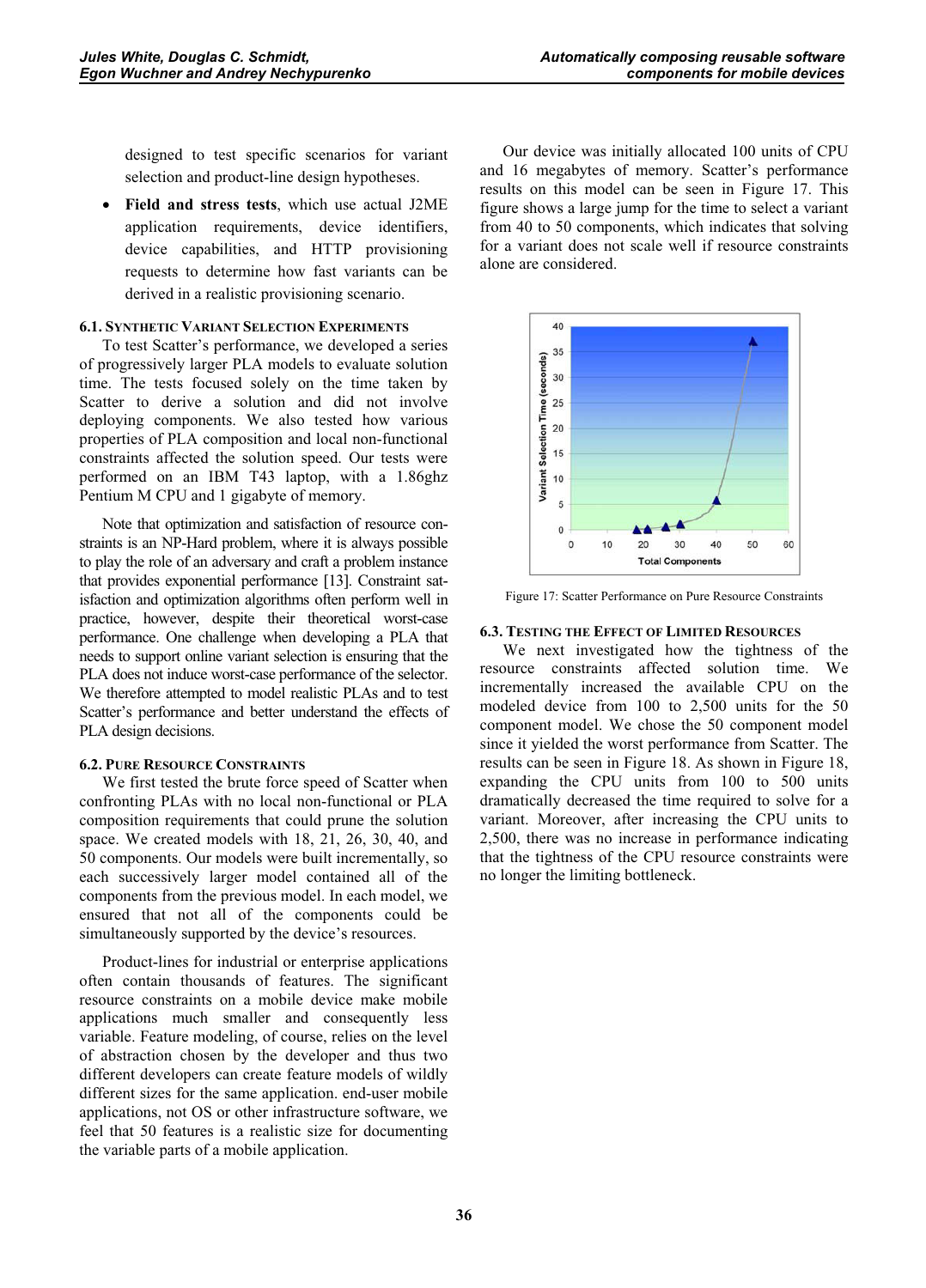

Figure 18: Scatter Performance as CPU Resources Expand

We then proceeded to increase the memory on the device while keeping 2,500 units of CPU. The results are shown in Figure 19. Doubling the memory immediately halved the solution time. Doubling the memory again to 128 megabytes provided little benefit since the initial doubling to 64 megabytes deployed all of the components possible. As we hypothesized initially, the solution speed when pure resource constraints are considered is highly dependent on the tightness of the resource constraints.



Figure 19: Scatter Performance as Memory Resources Expand

# **6.4. TESTING THE EFFECT OF PLA COMPOSITION CONSTRAINTS**

Our next set of experiments evaluated how well the dependency constraints within a PLA could filter the solution space and reduce solution time. We modified our models so that the components composed sets of applications that should be deployed together. For example, our TrainTicketReservationService was paired with the TrainScheduleService and other complementary components.

As with the first experiment from Section 6.2, we used our 50 component model as the initial baseline. We first constructed a tree of dependencies that tied 10 components into an application set that led the root of the tree, the train service, to only be deployed if all children where deployed. Each level in the tree depended on the deployment of the layer beneath it. The max depth of the tree was 5. We continued to create new dependencies between the components to produce trees and see the effect. The results are shown in Figure 20.

As shown in Figure 20, adding dependencies between components and creating a dependency tree decreased selection time. This decrease occurs because the tree reduces the number of possible combinations of the components that must be considered for a variant. Adding more dependencies to the model to add other trees provided only a very small gain over the original large performance increase.



Figure 20: Scatter Performance with PLA Dependency Trees

#### **6.5. FIELD AND STRESS TESTING SCATTER**

We conducted a series of field tests with real mobile phones and a series of stress tests to determine how ondemand variant selection would scale with Scatter. We integrated Scatter with an open-source over-the-air provisioning server called JVending. JVending delivers mobile applications to devices via HTTP.

Our tests used a mix of real hardware and synthetically created requests. The actual hardware used was a Blackberry 8100, Motorola Razr V3, and Treo 650 mobile phone. The stress tests were performed using Apache JMeter to send high numbers of synthetic mobile phone provisioning requests. JMeter is an application for stress testing web applications by sending varying numbers, types, and configurations of HTTP requests. We used JMeter to simulate requests since it was infeasible to manually produce large numbers and rates of requests using real mobile phone hardware. The goals of these tests was to (1) ensure that real hardware could be provisioned correctly by Scatter and (2) determine the number of provisioning requests per second that could be handled by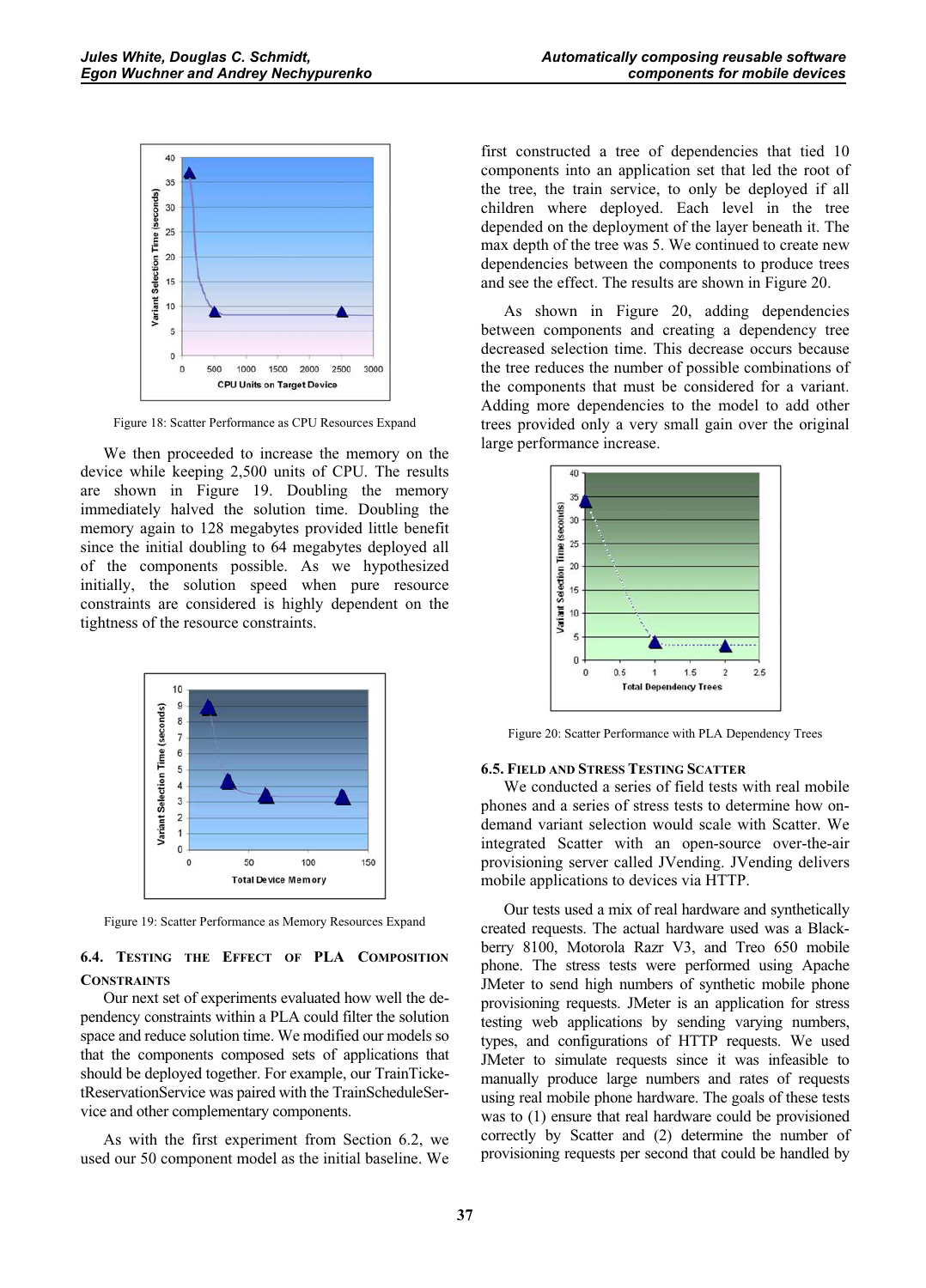#### Scatter.

The product-line used for testing was the train food services application presented in Section 2. The product-line's feature models comprise a total of 56 features. For the field tests, we selected hardware for a commodity x86 server. The testbed was a Windows XP machine with a 2.6 gigahertz Intel Core DUO CPU, 3 gigabytes of DDR2 6400 RAM, a 10,000 rpm SATA harddrive, and dual gigabit-ethernet network cards. The JVending provisioning web-application was run in Apache Tomcat 6.1.0 using a Java 1.5 JVM in server mode. The Tomcat server and JVending application were configured with all logging disabled. We used the Wireless Universal Resource File version 2.1.0.1 and its associated Java querying libraries to match static device capabilities to device types using the UserAgent header parameter included with requests. The WURFL database contains information on roughly 400 capabilities for approximately 5,000 devices. We do not include the WURFL querying time in our results (although it was typically no more than 3-4ms).

Typical web servers may receive hundreds, thousands, or more requests per second. Although we do not expect a typical provisioning server to receive such high request rates, constraint-solver based software reuse must still provide relatively high performance. To test Scatter's variant selection throughput, we used JMeter to generate a 1,000 synthetic provisioning requests from 3 different mobile phone types. The synthetic request formats were derived by sending real HTTP provisioning requests from the phones to the provisioning server and capturing the included request headers. From the point of view of the provisioning server, there was no difference between the requests produced by JMeter and the actual device.

We measured the average variant selection time for both each individual mobile phone type and overall for all phone types. The results shown in Figure 21 present the time required by Scatter to derive a first class food services variant for each device. The times shown in this figure do not include the time to send the requests across a cellular network or download the selected variant since these attributes of provisioning are outside the scope of this paper.

As shown in Figure 21, Scatter averaged under ~120ms for all device types. Scatter could reasonably support approximately 9 requests per second. One interesting observation from this data is that the selection times for our 56 feature train food service application models were significantly faster than those of our 50 component model in the synthetic experiments.



Figure 21: First Class Food Services Variant Selection Time Over 1,000 Provisioning Requests

When comparing the synthetic and train food service feature models, we found that properly specified real feature models tend to have large numbers of constraints between features. Our synthetic feature models were significantly less constrained (had a higher degree of variability) than our food services application. Less constrained models typically have far more features/components that are not disabled by target device characteristics and must be included in the resource constraint solving. We expect that this result will apply to other mobile applications since they are often carefully matched for the features of the target device.



Figure 22: Second Class Food Services Variant Selection Time Over 1,000 Provisioning Requests

We repeated the same test with Scatter to select a second class variant for each device. The results from the second test are shown in Figure 22. There was little difference in selection time for a second class versus a first class variant. If Figures 21 and 22 are compared, the average selection time differs by approximately -2ms less per device for second class variants. We attribute this difference to the slightly higher variability of first class variants. First class variants can select between two different customer locators whereas the second class variants cannot.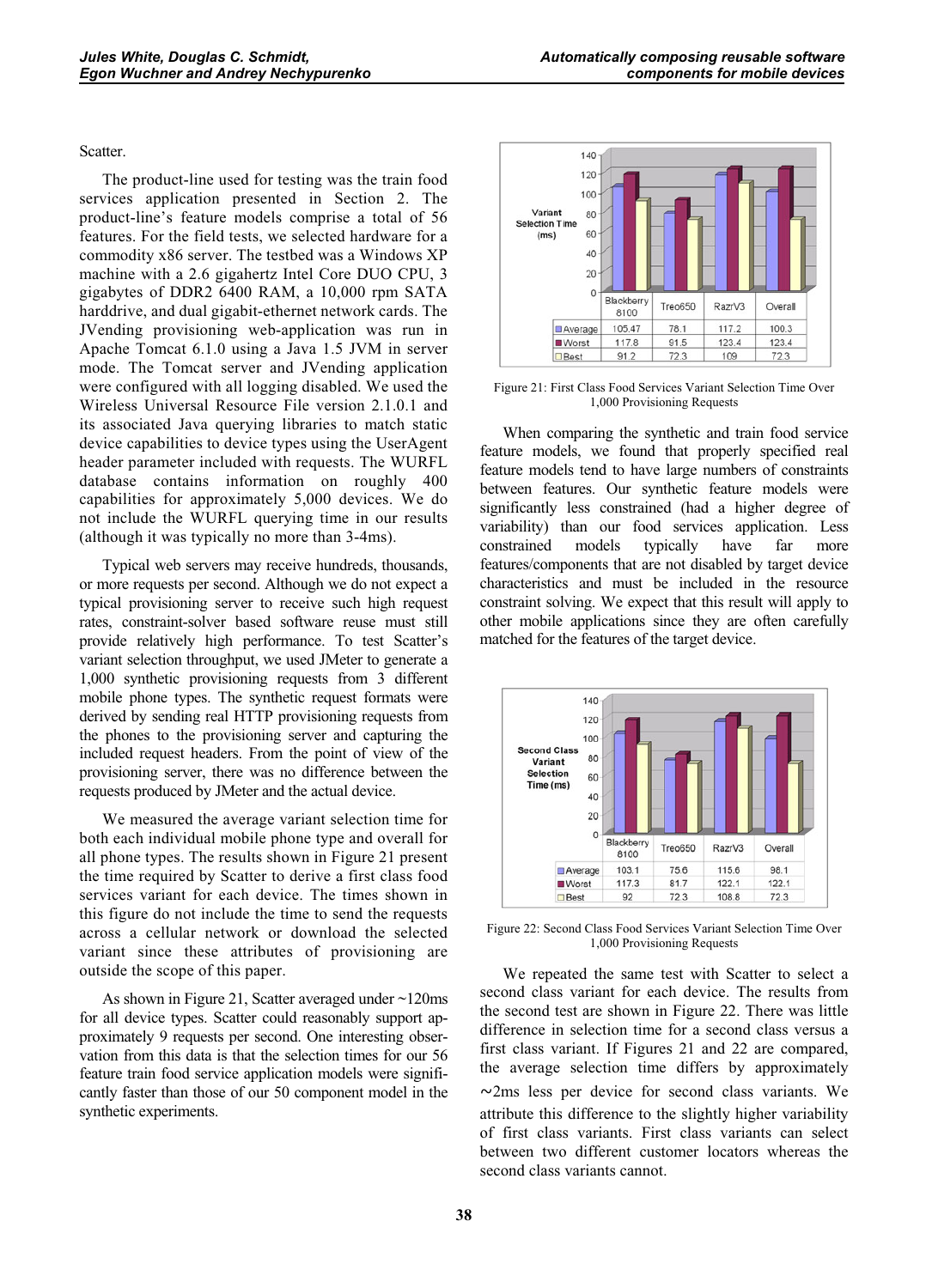# **7. RESULTS ANALYSIS: MOBILE PLA DESIGN STRATEGIES**

Although Scatter achieved a throughput of  $\sim$ 9 requests a second, Product-line designers still must be careful when building a PLA for automated software reuse and real world dynamic over-the-air provisioning. Clustering, hardware, and constraint solver improvements can increase variant selection throughput. Product-line designers can also help increase performance by designing their product-line models for automated software reuse. Based on the results we collected from the experiments, we devised a set of mobile PLA design rules to help improve variant selection performance and address Challenge 5 of Section 3.

The first design strategy focuses on making it easier to cache the results of variant selection and apply them as widely as possible. The remaining strategies are vantage points for observing a productline's design and exploiting domain information to constraint the solution space. Although resource constraints and some other constraint types make solving more difficult, simple feature modeling rules, such as requires, subfeature, and excludes are easy to solve and can help to significantly bound the size of the potential solution space. The remainder of this section presents the design rules we gleaned from our results that can be used to improve solution caching and bound the solution space size.

**Maximize variant selection result caching.** If a product-line is designed carefully, a provisioning server can cache the results of variant selection requests to greatly improve the performance of provisioning. Scatter need only be invoked when a variant must be found for a new device/-context/capabilities signature. For example, two identical Blackberry 8100 mobile phones in first class can reuse the same application components in the same configuration. The majority of requests will be for previously encountered device/context combinations, so previous component reuse decisions will still apply.

Context dependent decisions make caching harder. Product-lines can limit the number of contexts that a provisioning server is interested in. For example, the train food services application is interested in differentiating devices owned by first and second class passengers. The Cabin-Class context effectively doubles the number of device/-capability/context signatures that the server must cache. The number of unique values for CabinClass acts as a multiplier for the number of configurations that the provisioning server may need to cache. In this example, the provisioning server needs to cache separate variant selection decisions for devices in

first class and second class cabins. Designers should attempt to use as coarse-grained context information as possible to limit this multiplier effect.

**Limit the situations where resource constraints must be considered.** Resource constraints also can limit what the server can cache and are the most time consuming component of variant selection. For example, if two identical Blackberry 8100 devices are encountered in first class, one device having 72K of remaining storage capacity and the other with 2mb of remaining storage capacity, the selection results from the first device will not be applicable to the second device. Either Scatter must be reinvoked for each new storage space value or a method is needed to identify when differing storage values will still produce identical results and thus can be cached.

One strategy is to broadly categorize devices based on remaining storage capacity. For example, a feature for storage capacity can be created with three subfeatures for devices with more than 70K of remaining storage capacity, devices with 14K to 70K, and devices with less than 12K. Any device with 70K can host any combination of the components and features of the food services application, and thus resource constraints do not need to be considered. For devices with 12K to 70K, constraint solving is necessary since multiple but not all configurations are valid. Finally, with less than 12K, no menu images can be deployed to the device but any combination of the application components is possible.

The disadvantage of broadly categorizing device resources in this manner is that it can lead to sub-optimal feature selections. For example, the optimal feature selection for a device with 15K and 69K may be very different even though they would be categorized the same and hence receive the same configuration. The tradeoff for the less optimal feature selection is that the solver only needs to be run once per unique device configuration with the corresponding resource feature.

**Filter out non-essential resource consumptive components.** Due to the increased cost of finding a variant for small devices where resources are more limited, we developed another design rule. To decrease the difficulty of finding a deployment on small devices, PLA developers should provide local non-functional constraints to immediately filter out unessential resource consumptive components when the resource requirements of the deployable components greatly exceed the available resources on the device. Although the cost function can be used to perform this tradeoff analysis and filter these components during optimization, this method is time consuming.

The solver can only filter out solutions ahead of time if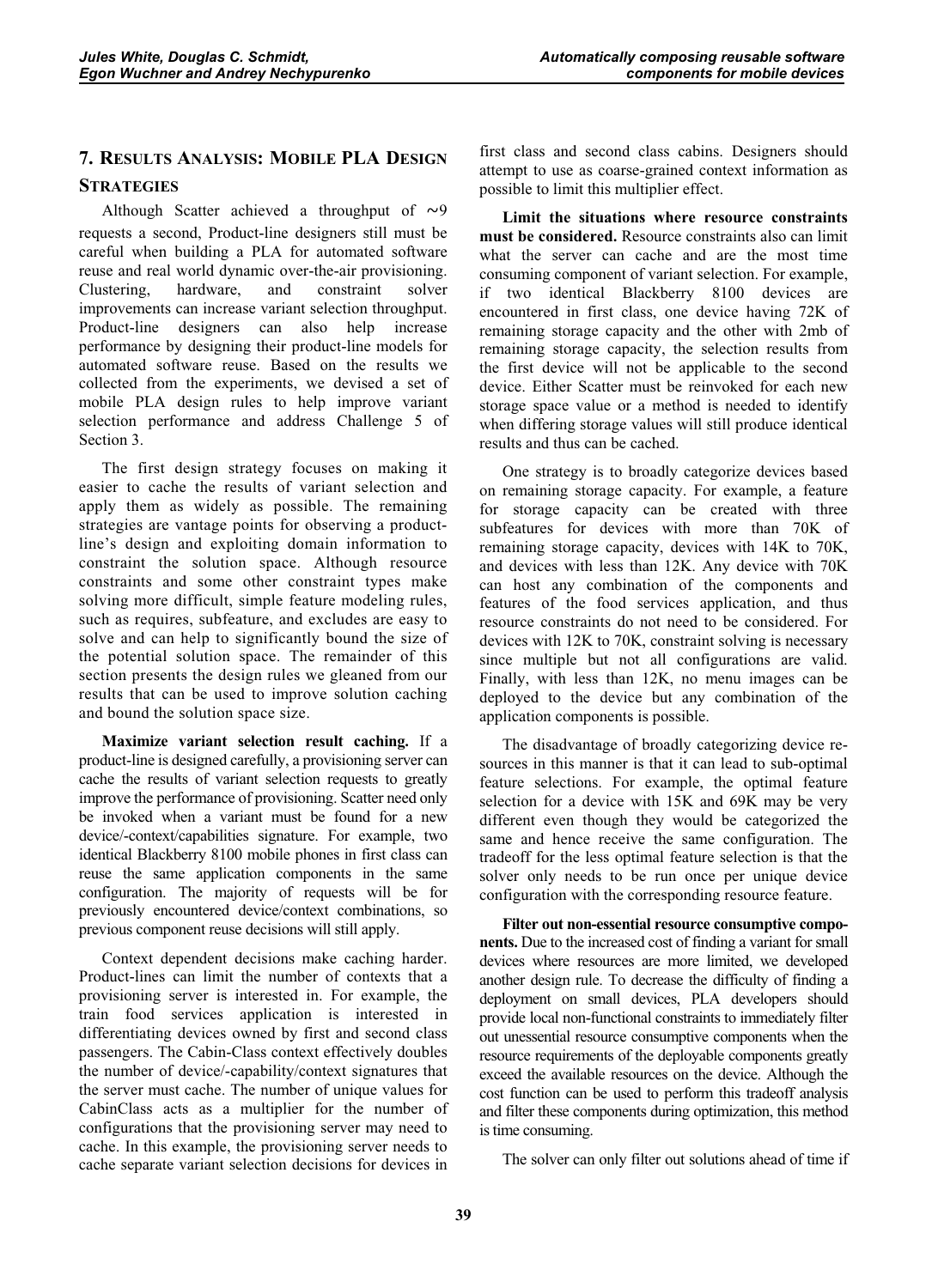a developer explicitly provides rules to do so. The more rules that are provided, the better the solver typically performs. Filtering some components out ahead of time may lead to less optimal solutions but it can greatly improve solution speed. Even by selecting only the least valued components to exclude from consideration, performance can be increased significantly.

**Exploit non-functional requirements.** Non-functional requirements can be used to further increase the performance of Scatter. Each component with an unmet nonfunctional requirement is completely eliminated from consideration. When PLA dependency trees are present, this pruning can have a cascading effect that completely eliminates large numbers of components. One PLA construction rule based on non-functional requirements that was particularly powerful and natural to implement in Scatter exploited the relative lack of variation in packaging of a PLA variant. The solver relies on the developer to provide the nonfunctional constraints used for pruning. If developers do not provide these constraints, the solver is much less efficient.

**Prune using low-granularity requirements.** The requirements with the lowest granularity filter the largest numbers of variants. For example, when deploying variants, especially from a PLA with high configurationbased variability, such as varying input parameters, the disk footprint of various classes of variants can be used to greatly prune the solution space. If a PLA with 50 components is composed of 5 Java Archive Resource (JAR) files, there are relatively few *valid* combinations of the JAR files, even though there are a large number of *possible* ways the PLA can be composed.

Many variants may also require common sets of these JAR files with various footprints. These variants can be grouped based on their JAR configurations. For each group, a non-functional requirement can be added to the components to ensure that a target Device provide sufficient disk space or communication bandwidth to receive the JARs. For small devices that usually have little available disk space, where resource constraints are tighter and solving takes more time, large numbers of components can be pruned solely due to the lack of packaging variability and need for disk space. This footprint-based strategy works even if there are few functional PLA dependencies between components.

**Create service classes.** Another effective mechanism for pruning the solution space with non-functional requirements is to provide various classes of service that divide the components into broad categories. In our train example, for instance, by annotating numerous components with the *CabinClass* and other similar context-based requirements, the solution space can be quickly pruned to only search the correct class of service for the target device. In general, the more non-functional requirements that can be specified, the

quicker Scatter can prune away invalid solutions and hone in on the correct configuration. Moreover, each nonfunctional requirement gives the solver more insight into how components are meant to be used and thus reduces the likelihood of unanticipated variants that fail. As we pointed out earlier, however, it is important that service classes are course-grained since they can adversely affect caching.

# **8. RELATED WORK**

This section compares our research on Scatter with other tools and techniques that can be used to help automate the selection of reusable software components for a mobile device. We first compare our work to other theoretical techniques for using product-line models to derive which components should be reused for a device. Next we compare Scatter to frameworks for adapting applications and content to the capabilities of a mobile device. Finally, we evaluate Scatter against other tools that allow developers to build product-line models and derive valid variant configurations.

**Product-variant derivation techniques.** In [25], Mannion et al present a method for specifying PLA compositional requirements using first-order logic. The validity of a variant can then be checked by determining if a PLA satisfies a logical statement. Although Scatter's approach to PLA composition also checks variant validity, it extends the work in [25] by including the evaluation of nonfunctional requirements not related to composition. In particular, Scatter automates the variant selection process using these boolean expressions and augments the selection process to take into account resource constraints, as well as optimization criteria. Although the idea of automated theorem proving is enhanced in [26], this approach does not provide a requirements-driven optimal variant selection engine like Scatter. Additional discussion of the differences between constraint-based variant selection and Mannion's logic-based approach is available in [8].

Männistö et al. [27] have developed modeling concepts for including additional constraints to specify the correct configurations of a product-line. These concepts include descriptions for how to capture resource constraints on a configuration process. Scatter provides a key extension to the ideas laid out by Männistö–Scatter has the capability to autonomously select configurations that respect these resource constraints. Männistö et al. have laid out the modeling foundations for describing resource constraints on configurations but not the mechanics of how they are leveraged. Scatter provides this next step in the use of resource constraints on configurations.

COVAMOF [34], developed by Sinnema et al., provides mechanisms for capturing complex dependency con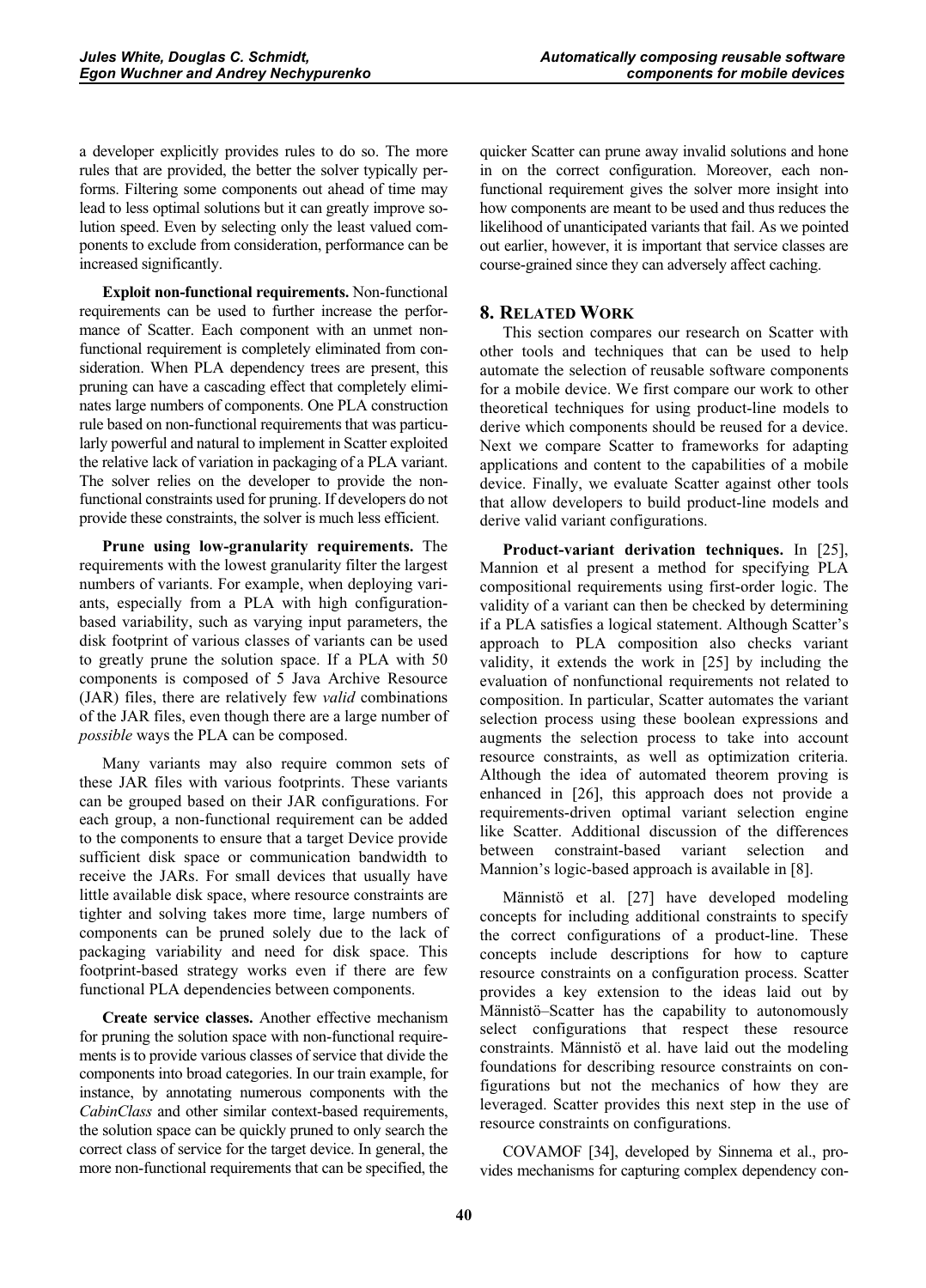straints that must be respected during product derivation. These constraints can include resource constraints. Sinnema points out that complex runtime interactions can make the modeled knowledge of resource consumption imprecise and thus not ideal to use for automated product derivation through formal mechanisms. Although Scatter could be used to attempt to work with these types of imprecise values, it is geared towards resource constraints that do not suffer from runtime interactions. Specifically, Scatter is designed to be used with resources, such as the bandwidth or device storage space consumed by the disk footprint of a media file, that are not variable. Scatter also provides an automated configuration process that can handle these constraints whereas COVAMOF is focused on manual modeling processes.

Many complex modeling tools are available for describing and solving combinatorial constraint problems, such as those presented in [28, 14, 35, 11, 20]. These modeling tools provide mechanisms for describing domain-constraints, a set of knowledge, and finding solutions to the constraints. These tools, however, do not provide a high-level mechanism to capture non-functional requirements and PLA composition rules geared towards mobile devices. These tools also do not provide a mechanism for incorporating data from a device discovery service. These papers also have not addressed how PLA design decisions influence variant selection speed.

**Adaptation frameworks for mobile devices.** In [23], Lemlouma et. al, present a framework for adapting and customizing content before delivering it to a mobile device. Their strategy takes into account device preferences and capabilities, as does Scatter. The approaches are comparable in that each attempts to deliver customized data to a device that handles its capabilities and preferences. Resource constraints are a key difference that makes the selection of software for a device more challenging than adapting content. Unlike [23], Scatter not only provides adaptation for a device, but also optimizes adaptation of the software with respect to its provided PLA cost function.

**Product-line modeling and variant derivation tools.** The Eclipse Feature Modeling Plug-in (FMP) [7] provides feature modeling capabilities for the Eclipse platform. FMP allows developers to build feature models to capture the rules governing product-line configuration. FMP can also enforce product-line constraints as developers build variants. Although FMP can automatically map from Java code to feature models, FMP does not provide a mechanism for discovering and mapping mobile device capabilities to product-line models or observing resource constraints. FMP also requires modelers to construct a configuration manually, whereas Scatter automatically derives configurations using a constraint solver without user intervention. Scatter provides both of these missing critical capabilities. We are collaborating with the FMP research group to apply Scatter's on-demand probing techniques to other domains [39].

Pure::variants [9] is a commercial tool for modeling product-lines using feature models. Developers use Pure::variants to describe a product-line and the constraints between features. Given a feature model, Pure::variants can derive values for any remaining unconfigured features that are mandated by the productline. Unlike Scatter, however, Pure::variants does not take into account resource constraints. Moreover, Pure::variants is designed to be used at design-time by a modeler and does not provide support for automated target discovery and variant selection. Pure::variants requires a human to manually produce a configuration and Scatter performs configuration autonomously with a constraint solver.

Big Lever Software Gears [10] is another widely used commercial product-line modeling tool. Software Gears posesses similar capabilities to Pure::variants. Developers describe the rules governing the variable parts of their product-line and Software Gears can derive values for required but unconfigured variabilities. Software Gears does not consider resource constraints or have a mechanism for performing automated autonomous variant selection as Scatter does.

# **9. CONCLUDING REMARKS**

Product-line architectures (PLAs) can be used to describe the rules for reusing software components on different mobile devices. Each time a new device is encountered and an application must be assembled from existing software components, a new application variant can be derived from a product-line for the device's capabilities. Mobile software is often deployed using over-the-air provisioning, which requires online selection of reusable components for an application variant. As discussed in Section 3, existing reuse approaches do not address the unique challenges of dynamic software reuse for mobile devices.

Dynamically assembling reusable software components into an application for a mobile device is challenging and can benefit from automation since there are too many complexities and unknown device characteristics to account for all possibilities manually *a priori*. Constraint-solver based automation is a promising technique for online variant selection. This paper describes how our Scatter tool supports efficient online variant selection. By carefully evaluating and constructing a PLA selection model based on the design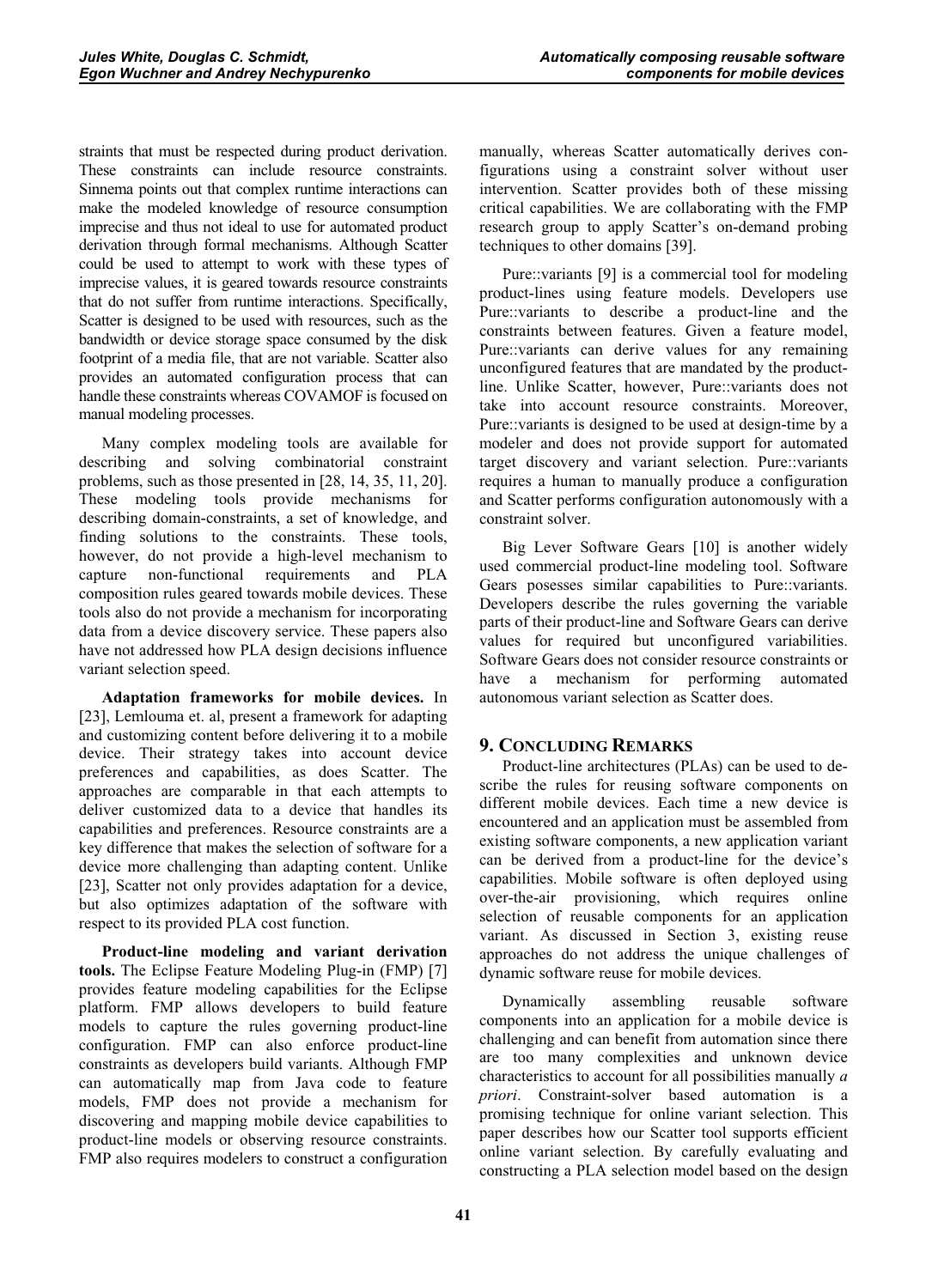rules presented in Section 7, developers can alleviate the effects of worst-case solver behavior. As shown in Section 6, a constraint-based variant selection approach that includes resource constraint considerations can provide sufficient performance to dynamically select variants for over-the-air provisioning of mobile software.

From our experience developing and evaluating Scatter, we learned the following lessons:

- Although push and pull capability gathering models are commonly used for over-the-air provisioning, neither is ideal. On-demand probing—which is a hybrid of the push and pull models described in Section 4.4—can be used to obtain more complete device information.
- Although Scatter can automate variant selection, it works best when the constraints on a PLA's reusable software components are crafted with performance in mind. An arbitrary PLA may or may not allow for rapid variant selection. PLA's that will be used in conjunction with an automated variant selector should therefore be constructed carefully to avoid performance problems.
- When a PLA for a mobile device is properly specified with good constraints, Scatter can solve models involving 50 components in  $\sim$ 100ms, as shown in our experiments in Section 6.5.
- Developers normally focus on the functional variability in a product. It is also important to evaluate nonfunctional variability, such as packaging variability.

Scatter is available in open-source form from www.sf.net/projects/gems

# **REFERENCES**

- [1] Constraint Programming System, http://choco .sourceforge.net/.
- [2] Develop/Optimize Case Study: Macrospace's Dragon Island. *Nokia Forum, http://www.fo rum.nokia .com/main/*,2004.
- [3] O. M. Alliance. OMA Client Provisioning V1.1 Candidate Enabler, http://www.openmobile alliance.org/ release\_program/cp\_v1\_1.htm.
- [4] O. M. Alliance. OMA Download over the Air V2.0,CandidateEnabler, http://www.openmob ilealliance.org/release\_program/dlota\_v2\_0.html.
- [5] V. Alves, I. Cardim, H. Vital, P. Sampaio, A. Damasceno, P. Borba, and G. Ramalho. Comparative Analysis of Porting Strategies in J2ME Games. In *Proceedings of the 21st Conference on Software Maintenance*, Budapest, Hungary, September 2005.
- [6] M. Anastasopoulos. Software Product Lines for Pervasive Computing. *IESE-Report No. 044.04/E version*, 1.
- [7] M. Antkiewicz and K. Czarnecki. FeaturePlugin: feature modeling plug-in for Eclipse. In *Eclipse '04: Proceedings of the 2004 OOPSLA Workshop on Eclipse Technology eXchange*, Vancouver, British Columbia, Canada, October 2004.
- [8] D. Benavides, P. Trinidad, and A. Ruiz-Cortes. Automated Reasoning on Feature Models. In *Proceedings of the 17th Conference on Advanced Information Systems Engineering*, Porto, Portugal, June 2005.
- [9] D. Beuche. Variant Management with Pure:: variants. Technical report, Pure-Systems GmbH, http://www.pure-systems.com, 2003.
- [10] R. Buhrdorf, D. Churchett, and C. Krueger. Salion's Experience with a Reactive Software Product Line Approach. In *Proceedings of the 5th Workshop on Product Family Engineering*, Siena, Italy, November 2003.
- [11] Y. Caseau, F.-X. Josset, and F. Laburthe. CLAIRE: Combining Sets, Search And Rules To Better Express Algorithms. *Theory and Practice of Logic Programming*, 2:2002, 2004.
- [12] P. Clements and L. Northrop. *Software Product Lines: Practices and Patterns*. Addison-Wesley, Boston, Massachusetts, USA, 2002.
- [13] E. Coffman Jr, G. Galambos, S. Martello, and D. Vigo. *Bin Packing Approximation Algorithms: Combinatorial Analysis*. Kluwer Academic Publishers, Norwell, Massachusetts, USA, 1998.
- [14] J. Cohen. Constraint Logic Programming Languages. *Communications of the ACM*, 33(7):52– 68, 1990.
- [15] J. Coplien, D. Hoffman, and D. Weiss. Commonality and Variability in Software Engineering. *IEEE Software*, 15:37–45, Nov.-Dec. 1998.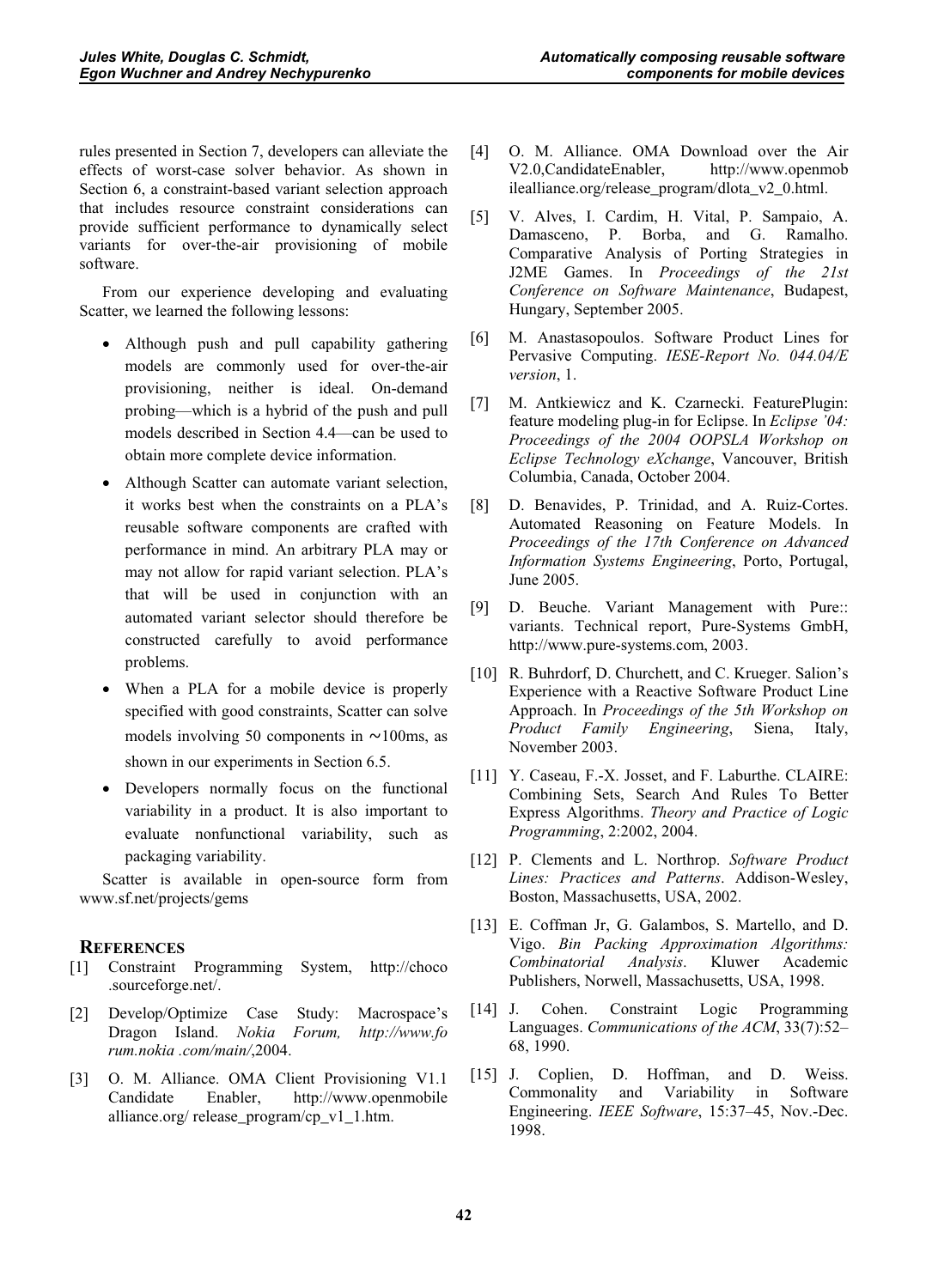- [16] K. Czarnecki, S. Helsen, and U. Eisenecker. Staged Configuration Through Specialization and Multilevel Configuration of Feature Models. *Software Process Improvement and Practice*, 10(2):143–169, 2005.
- [17] K. Czarnecki and C. Kim. Cardinality-based Feature Modeling and Constraints: A Progress Report. In *Proceedings of the Workshop on Software Factories*, San Diego, California, USA, October 2005.
- [18] D. P. D. Oppenheimer, A. Ganapathi. Why do Internet Services Fail, and What can be Done about It? In *Proceedings of the USENIX Symposium on Internet Technologies and Systems*, Portland, Oregon, USA, March 2003.
- [19] M. Dillinger, R. Becher, and A. Siemens. Decentralized Software Distribution for SDR Terminals. *IEEE Wireless Communications*, 9(2):20–25, 2002.
- [20] R. Fourer, D. M. Gay, and B. W. Kernighan. *AMPL: A Modeling Language for Mathematical Programming*. Duxbury Press, Pacific Grove, California, USA, 2002.
- [21] J. Jaffar and M. Maher. Constraint Logic Programming: A Survey. *Constraints*, 2(2):0, 1994.
- [22] J. Keeney and V. Cahill. Chisel: a Policy-driven, Context-aware, Dynamic Adaptation Framework. In *Proceedings of the IEEE 4th International Workshop on Policies for Distributed Systems and Networks*, Lake Como, Italy, June 2003.
- [23] T. Lemlouma and N. Layaida. Context-aware Adaptation for Mobile Devices. In *Proceedings of the 2004 IEEE International Conference on Mobile Data Management*, Berkeley, California, USA, January 2004.
- [24] A. T. Luca Passani. Wireless Universal Resource File, http://wurfl.sourceforge.net/.
- [25] M. Mannion. Using First-order Logic for Product Line Model Validation. In *Proceedings of the Second Conference on Software Product Lines*, San Diego, California, USA, August 2002.
- [26] M. Mannion and J. Camara. Theorem Proving for Product Line Model Verification. In *Proceedings of the 5th Workshop on Product Family Engineering*, Siena, Italy, November 2003.
- [27] T. Männistö, T. Soininen, and R. Sulonen. Product Configuration View to Software Product Families. In *Proceedings of the 10th Workshop on Software Configuration Management*, Toronto, Canada, May 2001.
- [28] L. Michel and P. V. Hentenryck. Comet in Context. In PCK50: Proceedings of the Paris C. Kanellakis Memorial Workshop on Principles of Computing & Knowledge, San Diego, California, USA, June 2003.
- [29] S. Microsystems. Over The Air User Inititated Provisioning Recommended Practice, http://ja va.sun.com/products/midp/OTAProvisioning-1.0.pdf. May 2001.
- [30] S. Mittal and F. Frayman. Towards a Generic Model of Configuration Tasks. In *Proceedings of the Eleventh International Joint Conference on Artificial Intelligence*, Detroit, Michigan, USA, Augus 1989.
- [31] D. Muthig, I. John, M. Anastasopoulos, T. Forster, J. Dörr, and K. Schmid. GoPhone-A Software Product Line in the Mobile Phone Domain, IESE-Report, 025.04/E. Technical report, Fruanhofer IESE, Kaiserslautern, Germany, 2004.
- [32] Nokia. Java Technology Enables Exciting Downloading Services for Mobile Users, http://nds2.ir.nokia.com /NOKIA\_COM\_1/About\_Nokia/Press/White\_Paper s /pdf\_files/javawhitepaperoct2003.pdf. October 2003.
- [33] D. Sabin and R. Weigel. Product Configuration Frameworks-a Survey. *IEEE Intelligent Systems and Their Applications*, 13(4):42–49, 1998.
- [34] M. Sinnema, S. Deelstra, J. Nijhuis, and J. Bosch. Modeling Dependencies in Product Families with COVAMOF. In *Proceedings of the 13th Annual IEEE International Symposium and Workshop on Engineering of Computer Based Systems*, Potsdam, Germany, March 2006.
- [35] G. Smolka. The Oz Programming Model. In *Proceedings of the European Workshop on Logics in Artificial Intelligence, JELIA '96*, Evora, Portugal, October 1996.
- [36] T. Van der Storm. *Variability and Component Composition*. Springer-Verlag, Heidelberg, Germany, 2004.
- [37] P. Van Hentenryck. *Constraint Satisfaction in Logic Programming*. MIT Press Cambridge, Massachusetts, USA, 1989.
- [38] T. Virki. Global Cell Phone Penetration Reaches 50%. Reuters, http://investing.reuters. co.uk/news/articleinvesting.aspx?type=media &storyID=nL29172095, November 2007.
- [39] J. White, K. Czarnecki, D. C. Schmidt, G. Lenz, C. Wienands, E. Wuchner, and L. Fiege. Automated